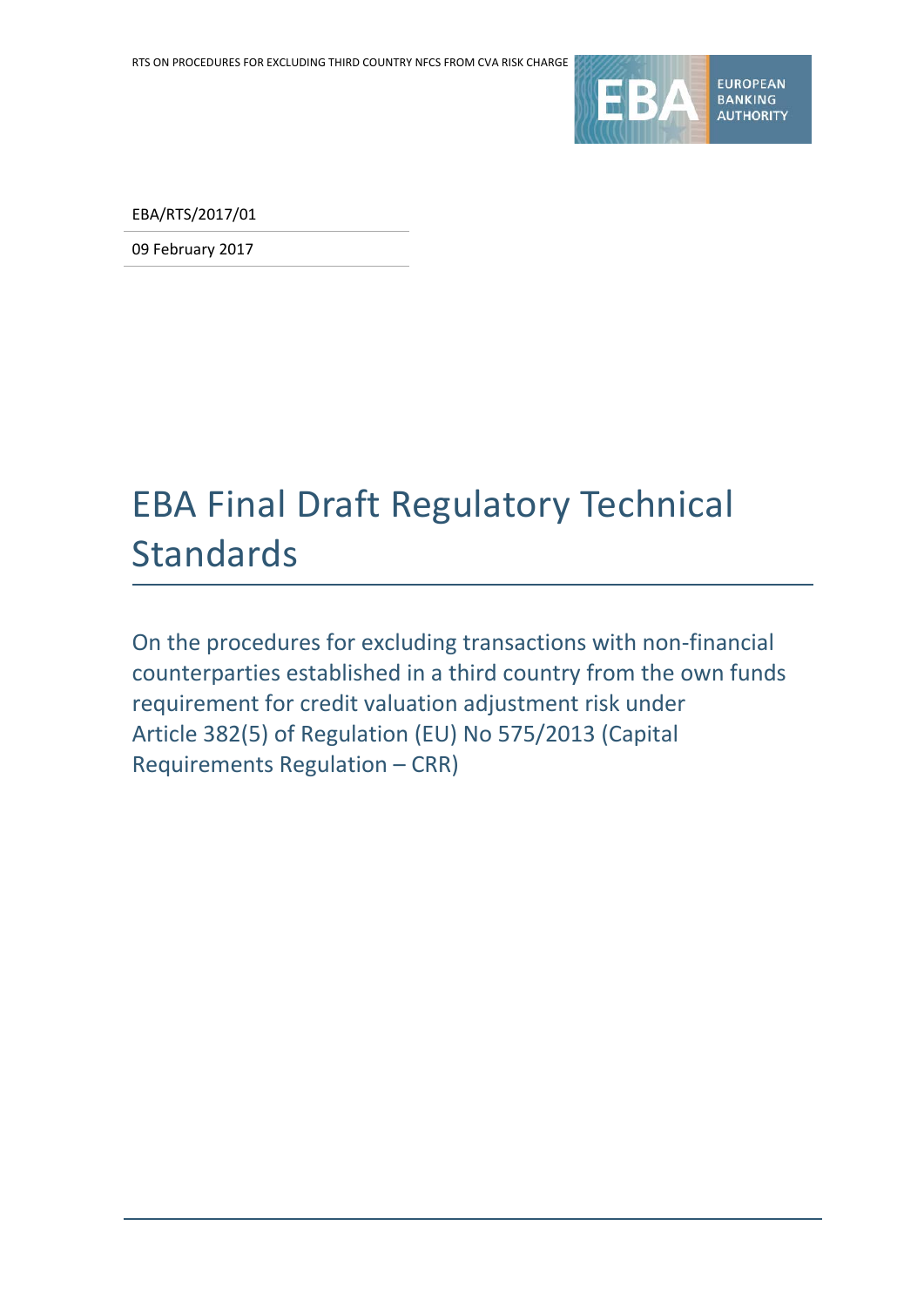

# **Contents**

|     | 1. Executive summary                                                                                                                                                                                                                                                                                                                     | 3  |
|-----|------------------------------------------------------------------------------------------------------------------------------------------------------------------------------------------------------------------------------------------------------------------------------------------------------------------------------------------|----|
|     | 2. Background and rationale                                                                                                                                                                                                                                                                                                              | 4  |
|     | 3. EBA final draft Regulatory Technical Standards on the procedures for excluding transactions<br>with non-financial counterparties established in a third country from the own funds<br>requirement for credit valuation adjustment risk under Article 382(5) of Regulation (EU)<br>No 575/2013 (Capital Requirements Regulation – CRR) | 8  |
|     | 4. Accompanying documents                                                                                                                                                                                                                                                                                                                | 14 |
| 4.1 | Draft cost-benefit analysis/impact assessment                                                                                                                                                                                                                                                                                            | 14 |
|     | 4.2 Feedback on the public consultation                                                                                                                                                                                                                                                                                                  | 17 |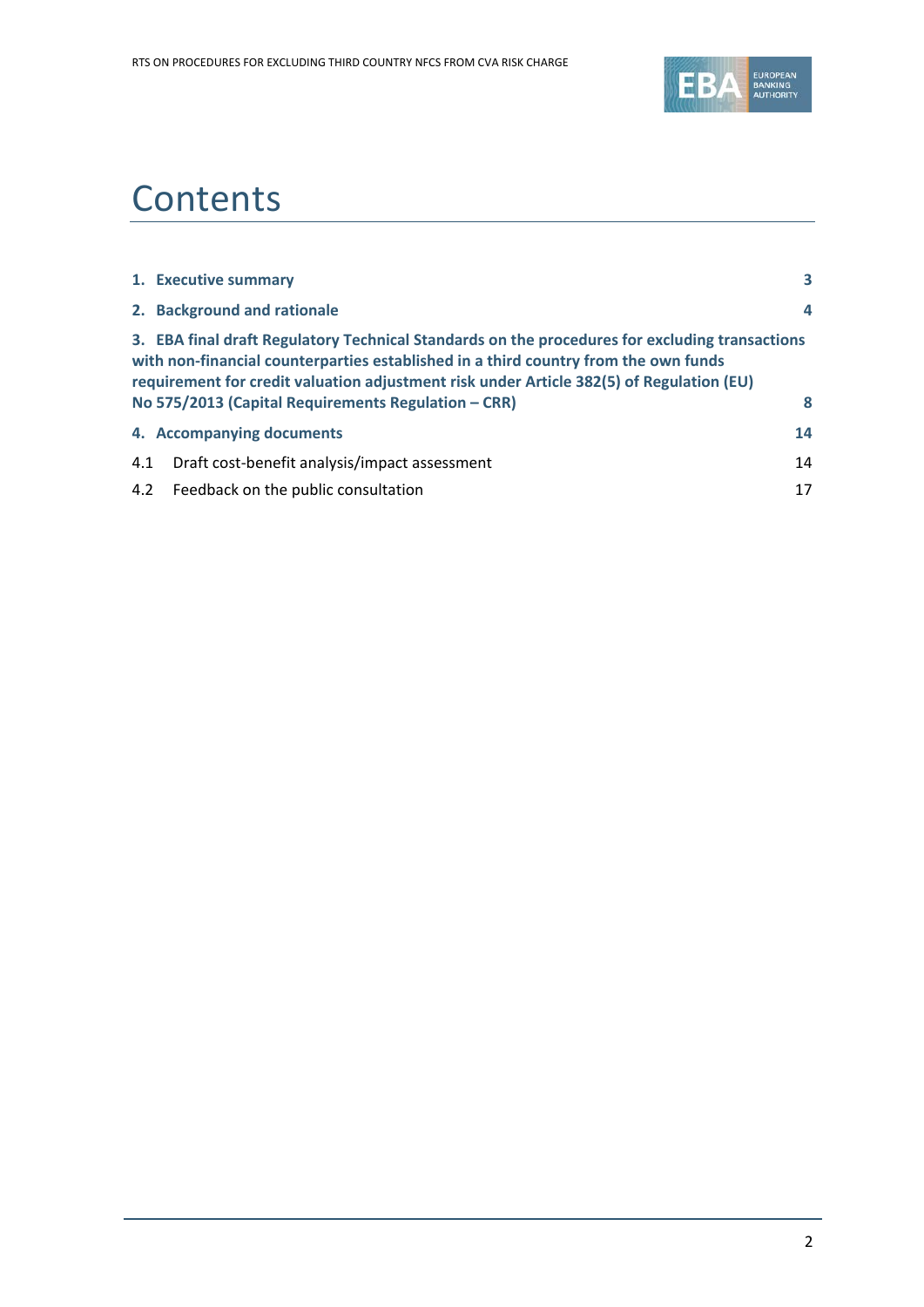

# 1. Executive summary

Article 382(4)(a) of Regulation (EU) No 575/2013 (Capital Requirements Regulation – CRR) excludes from the own funds requirements for credit valuation adjustment (CVA) risk an institution's transactions with non-financial counterparties (NFCs), regardless of whether these NFCs are established in the EU or in a third country, where those transactions do not exceed the clearing threshold specified in Article 10(3) and (4) of Regulation (EU) No 648/2012 (European Markets Infrastructure Regulation – EMIR) (in this situation, the NFC is referred to as 'NFC–'). As a result, an institution's transactions with an NFC are excluded when the NFC is NFC– according to EMIR or would qualify as NFC– if it were established in the EU.

Article 382(4)(a) of the CRR requires, for the specific case of NFCs established in a third country, that the clearing threshold specified in EMIR be taken into consideration in order for transactions with NFCs established in a third country to be excluded from the CVA risk charge.

The EBA is mandated to develop, in cooperation with the European Securities and Markets Authority (ESMA), regulatory technical standards (RTS) to specify the procedures for excluding transactions with NFCs established in a third country from the own funds requirements for CVA risk.

These proposed draft RTS further clarify that the institution itself is responsible for taking the necessary steps to identify all NFCs that qualify for the exemption under Article 382(4)(a) of the CRR and calculate their own funds requirements for CVA risk accordingly<sup>[1](#page-2-0)</sup>.

In particular, these proposed draft RTS specify that the institution should ensure that:

- those of its counterparties established in a third country that are subject to the exemption under Article 382(4)(a) of the CRR would qualify as a NFC if they were established in the EU;
- the notional value of all the over-the-counter (OTC) derivative transactions of those NFCs do not exceed the clearing threshold specified in Article 10(3) and (4) of EMIR.

The last subparagraph of Article 382(4) of the CRR clarifies that, where the clearing threshold is exceeded at some particular point in time, outstanding contracts at that time remain exempt until the date of their maturity. This therefore makes it sufficient for an institution to meet the requirements of these RTS at trade inception only. However, as such a requirement on institutions could be disproportionate in cases where an institution frequently enters into trades with an NFC established in a third country, the EBA proposes that, in addition to the option of carrying out the verification of the status of the counterparty at trade inception, verification of the status may instead be performed periodically for each counterparty.

<span id="page-2-0"></span> $1$  This is consistent with EBA Q&A 2013\_472, which can be found at  $\frac{http://www.eba.europa.eu/single-rule-book-qa.}$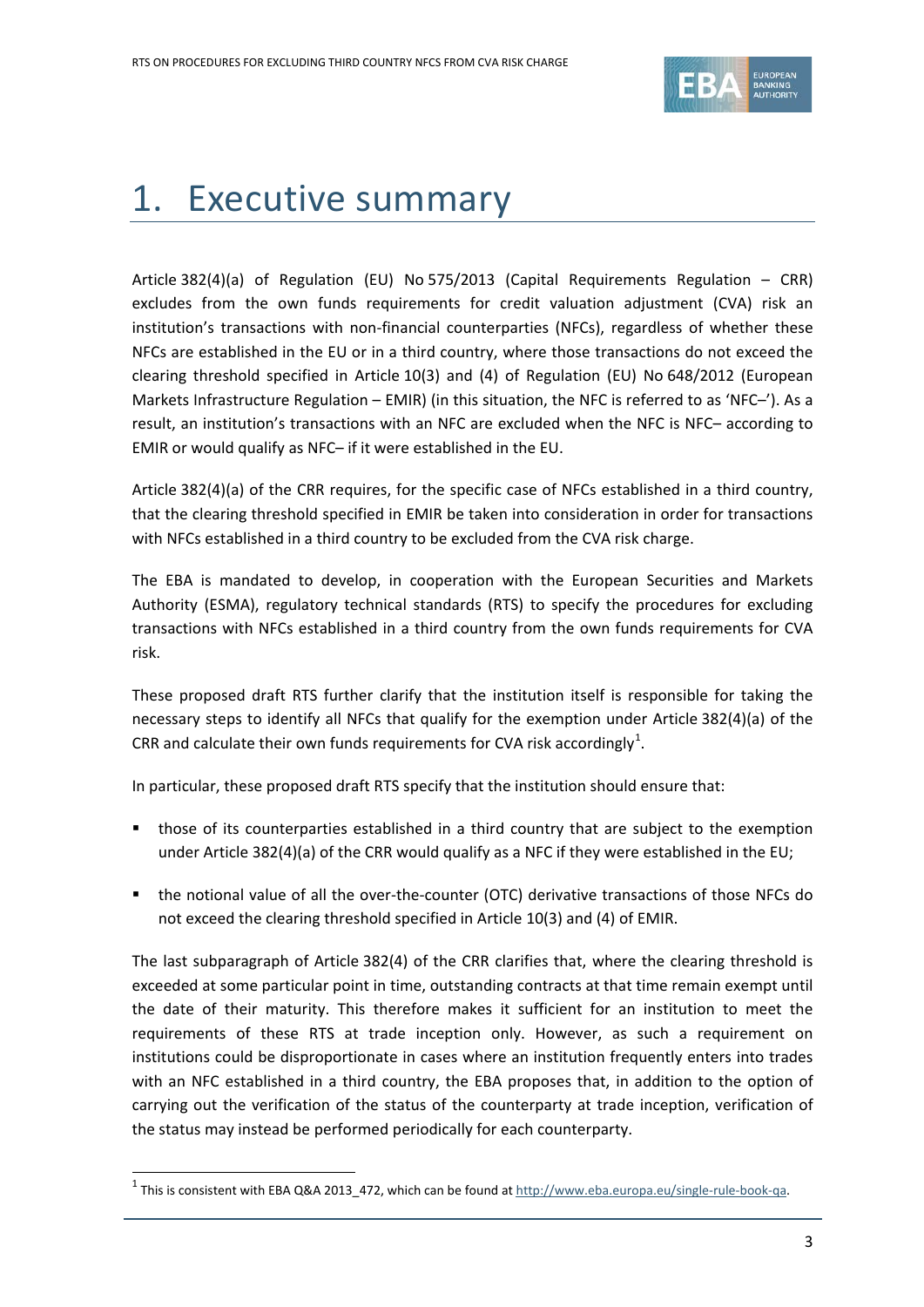

## 2. Background and rationale

In December 2010, the Basel Committee on Banking Supervision (BCBS) published *A global regulatory framework for more resilient banks and banking systems*, commonly known as Basel III, which aimed to address the lessons drawn from the financial crisis. In reaction to CVA losses suffered during the crisis, the Basel III standards introduced a capital charge against CVA risk<sup>[2](#page-3-0)</sup>.

The CRR implements in the EU the BCBS requirements to compute own funds requirements for CVA risk. The scope of application of the CVA risk charge, however, has been limited in the EU owing to the inclusion of specific exemptions aimed at addressing concerns about unintended effects of the Basel CVA framework. Specifically, the CRR excludes from the CVA risk charge transactions with certain financial, non-financial and sovereign counterparties.

According to Article 382(4)(a) of the CRR, transactions with NFCs, where those transactions do not exceed the clearing threshold specified in Article 10(3) and (4) of EMIR, are currently excluded from the own funds requirements for CVA risk, regardless of whether these NFCs are established in the EU or in a third country. In particular, the CRR requires the clearing threshold specified in EMIR to be applied to NFCs established in a third country in order for them to be excluded from the CVA risk charge.

The EBA is mandated to develop, in cooperation with the ESMA, RTS to specify the procedures for excluding transactions with NFCs established in a third country from the own funds requirements for CVA risk. It should be noted that the EBA has already addressed this issue in part, in EBA Q&A 201[3](#page-3-1)\_472<sup>3</sup>, where the following preliminary answer was given, without prejudice to the approach developed in the present RTS:

*The institution itself is responsible for taking the necessary steps to identify all non-financial counterparties that qualify for the exemption under Article 382(4)(a) of the CRR and calculate their own funds requirements for CVA risk with respect to those eligible non-financial counterparties accordingly (regardless of whether they are located within the EU or in a third country). As a result, 'institutions should define appropriate arrangements with non-financial counterparties to ensure they remain informed of their status as regards the clearing threshold on an ongoing basis.* 

<span id="page-3-0"></span> $2$  Basel III: A global regulatory framework for more resilient banks and banking systems - revised version June 2011 [http://www.bis.org/publ/bcbs189.htm.](http://www.bis.org/publ/bcbs189.htm)

<span id="page-3-1"></span> $3$  This can be found at  $\frac{http://www.eba.europa.eu/single-rule-book-qa.}$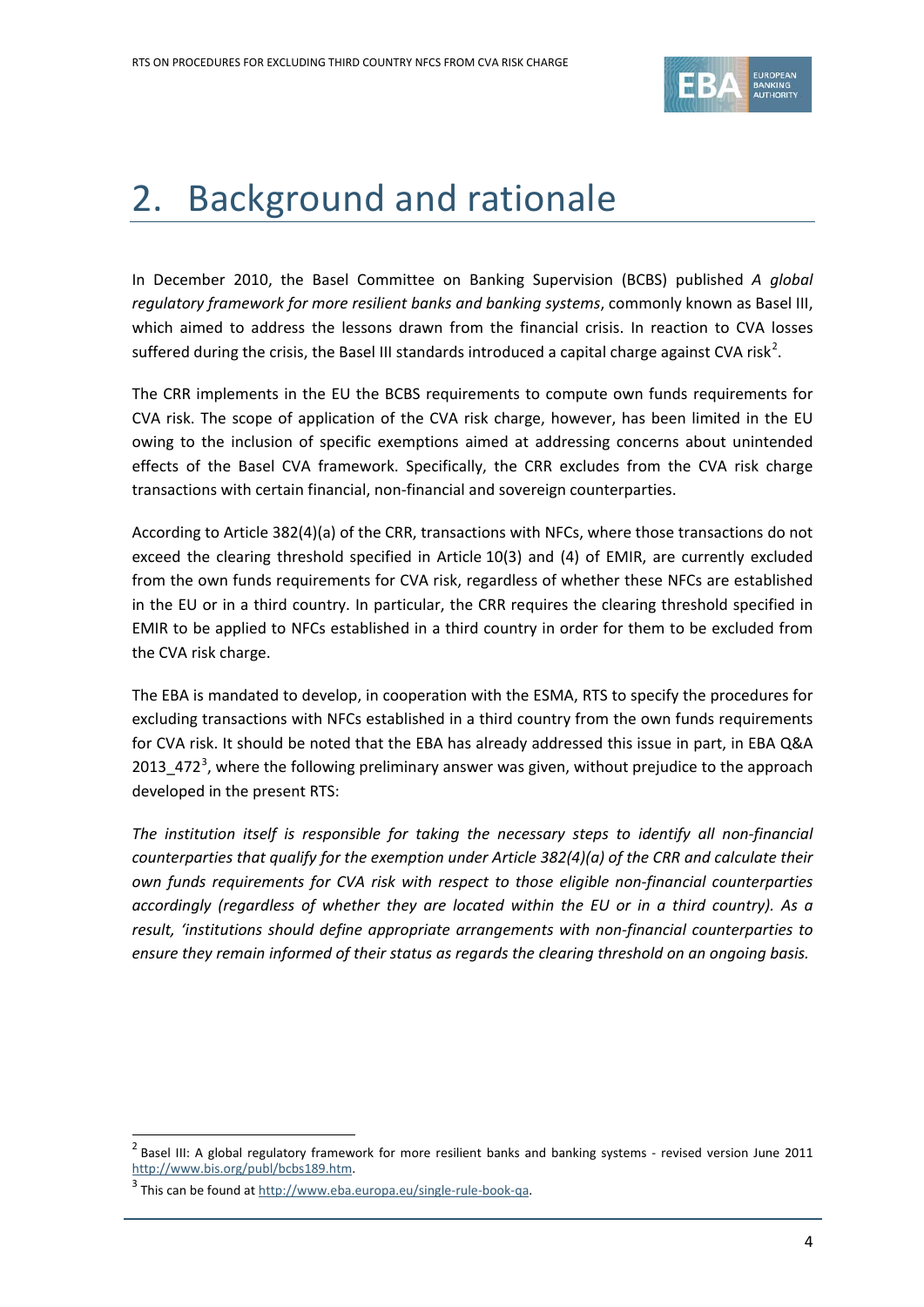

### **The EMIR clearing threshold and CRR CVA exemptions**

Under EMIR, NFCs aggregate their positions in OTC derivatives and compare them with the clearing threshold using a number of rules, which derive from EMIR and ESMA RTS<sup>[4](#page-4-0)</sup>. In particular, NFCs have to:

- include the positions of all the NFCs of the group (irrespective of the country of establishment);
- **E** aggregate the positions per asset class to compare the results with the five thresholds provided for in ESMA RTS.

In addition, NFCs may exclude from the calculation of the threshold trades conducted for hedging purposes as defined in the RTS $5$ .

If any of the thresholds is exceeded, the NFC becomes a so-called NFC+ counterparty and is subject to specific requirements, in particular the clearing obligation. The specific requirements are then applicable to all the EU NFCs of the group and to all their future contracts. In particular, the clearing obligation would apply to future contracts concluded for both hedging and nonhedging purposes. Likewise, the clearing obligation would apply to all derivatives from all asset classes even if only one threshold for one asset class was exceeded.

In contrast, Article 382(4)(a) of the CRR excludes from the CVA risk charge transactions with NFCs, where those transactions do not exceed the clearing threshold as specified in Article 10(3) and (4) of EMIR. The drafting of Article 382(4)(a), and in particular the words 'where those transactions do not exceed the clearing threshold', could be read as meaning that the positions that are relevant for the purpose of the threshold are either:

- an institution's transactions with each NFC the institution has non-exempted transactions with, i.e. not taking into account other positions of that NFC with its other counterparties or positions taken by other NFCs of the group; or
- an institution's transactions with all NFCs the institution has non-exempted transactions with, regardless of whether these NFCs are NFC+ or NFC-, established in the EU or in a third country.

Either reading would lead to a misalignment between EMIR and the CRR, whereas the intention of the EU legislator was to exempt from the CVA risk charge institutions' transactions with NFC– counterparties regardless of the CVA risk for the institution of these transactions.

Under the first reading, transactions could be excluded from CVA risk even if the NFC were NFC+ for EMIR purposes, provided that the total notional value of transactions between the institution

l

<span id="page-4-0"></span><sup>4</sup> Commission Delegated Regulation (EU) No 149/2013 of 19 December 2012.

<span id="page-4-1"></span> $<sup>5</sup>$  Ibid.</sup>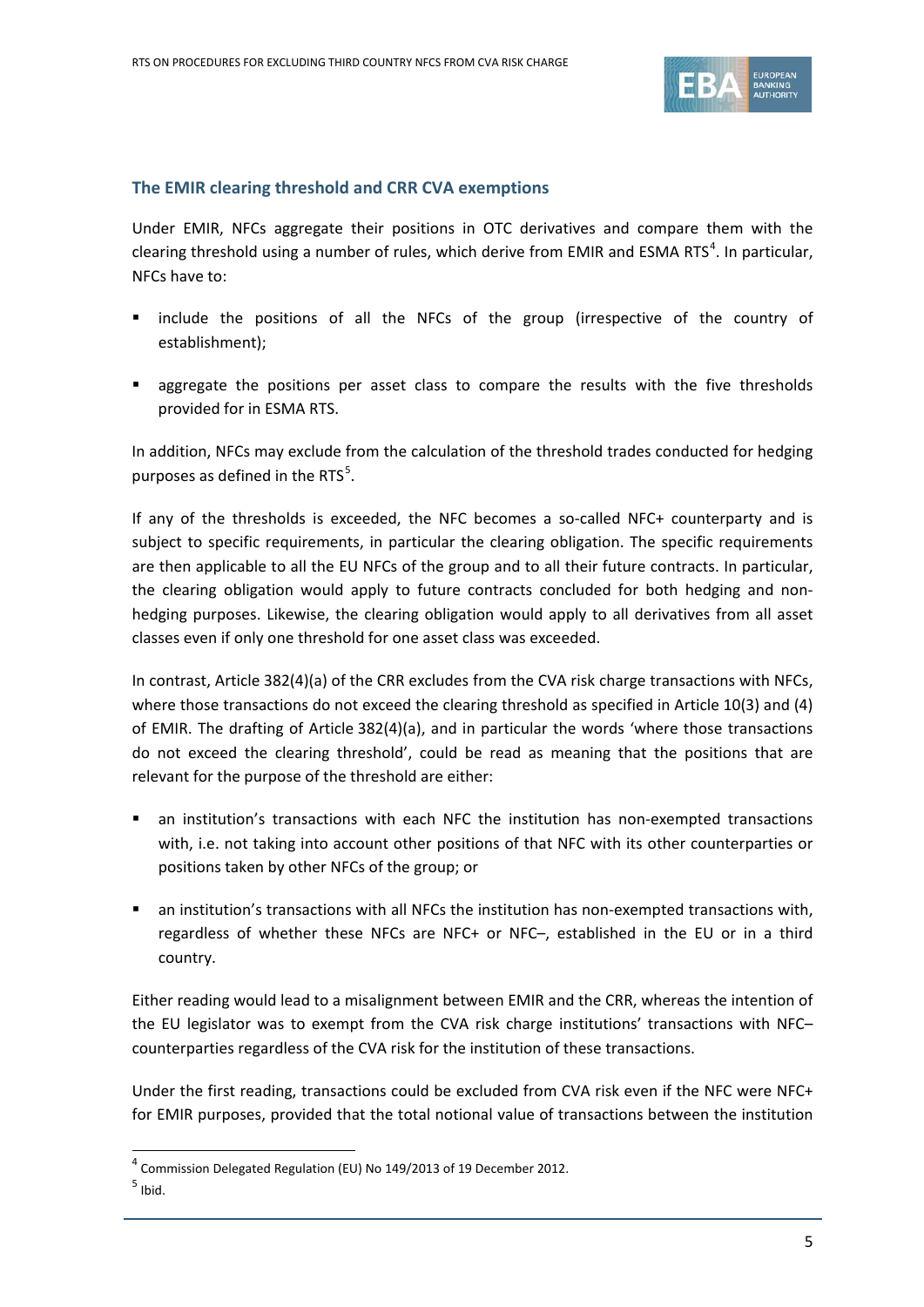

and that NFC+ counterparty was below the clearing threshold. However, it is unlikely that an institution's transactions with an NFC could exceed one of the clearing thresholds, since the clearing thresholds were designed to consider all the derivative transactions, across all counterparties and asset classes, of all the NFCs of a group. This would result in transactions with NFCs being exempt from the CVA risk charge.

Under the second reading, comparing the aggregated amount of all the transactions of an institution with all EU and non-EU NFCs with the EMIR threshold would result in removing the exemption depending on the importance of the derivative business of an institution. This would imply that this EU exemption (and the EMIR threshold) was designed to set out an acceptable level of exempted CVA risk for an institution, whereas in practice the intention was to exempt NFC– counterparties regardless of the institution's CVA risk. More generally, this reading would drastically reduce the relevance of the present RTS, as the aim of these RTS is precisely to specify how NFCs established in a third country should apply the EMIR threshold despite not being subject to EMIR regulation.

Finally, a Corrigendum to the CRR has made the following addition to the last subparagraph of Article 382(4): 'In regard to point (a) [EU NFCs and non-EU NFCs], where an institution ceases to be exempt through [the NFC] crossing the exemption threshold or due to a change in the exemption threshold, outstanding contracts shall remain exempt until the date of their maturity.'

In summary, the EBA considers that the intention behind the cross-references to EMIR was alignment with EMIR as far as the definition of the counterparties in question was concerned and that the clearing threshold would be too high if applied only to transactions between an institution and an NFC. Furthermore, whereas the reference to Article 10(4) of EMIR would have been enough to make the link with the values of the threshold, the CRR Article also refers to Article 10(3) of EMIR, which clearly states that the OTC derivative contracts to be considered are the contracts entered into by the NFC: 'In calculating the positions referred to in paragraph 1, the non-financial counterparty shall include all the OTC derivative contracts entered into by the nonfinancial counterparty or by other non-financial entities within the group to which the nonfinancial counterparty belongs, which are not objectively measurable as reducing risks directly relating to the commercial activity or treasury financing activity of the non-financial counterparty or of that group.'

As a result, in the context of Article 382(4)(a) of the CRR, transactions of an institution with an NFC are excluded when the NFC is NFC– according to EMIR or would qualify as NFC– if it were established in the EU.

### **NFCs established in a third country in the CVA Report and Review**

The EBA assessed separately the issue of NFCs established in a third country in the CVA Report<sup>[6](#page-5-0)</sup>. As shown by Figures 19 and 20 of the CVA Report, the non-EU NFC exemption represents the

<span id="page-5-0"></span><sup>6</sup> <https://www.eba.europa.eu/documents/10180/950548/EBA+Report+on+CVA.pdf>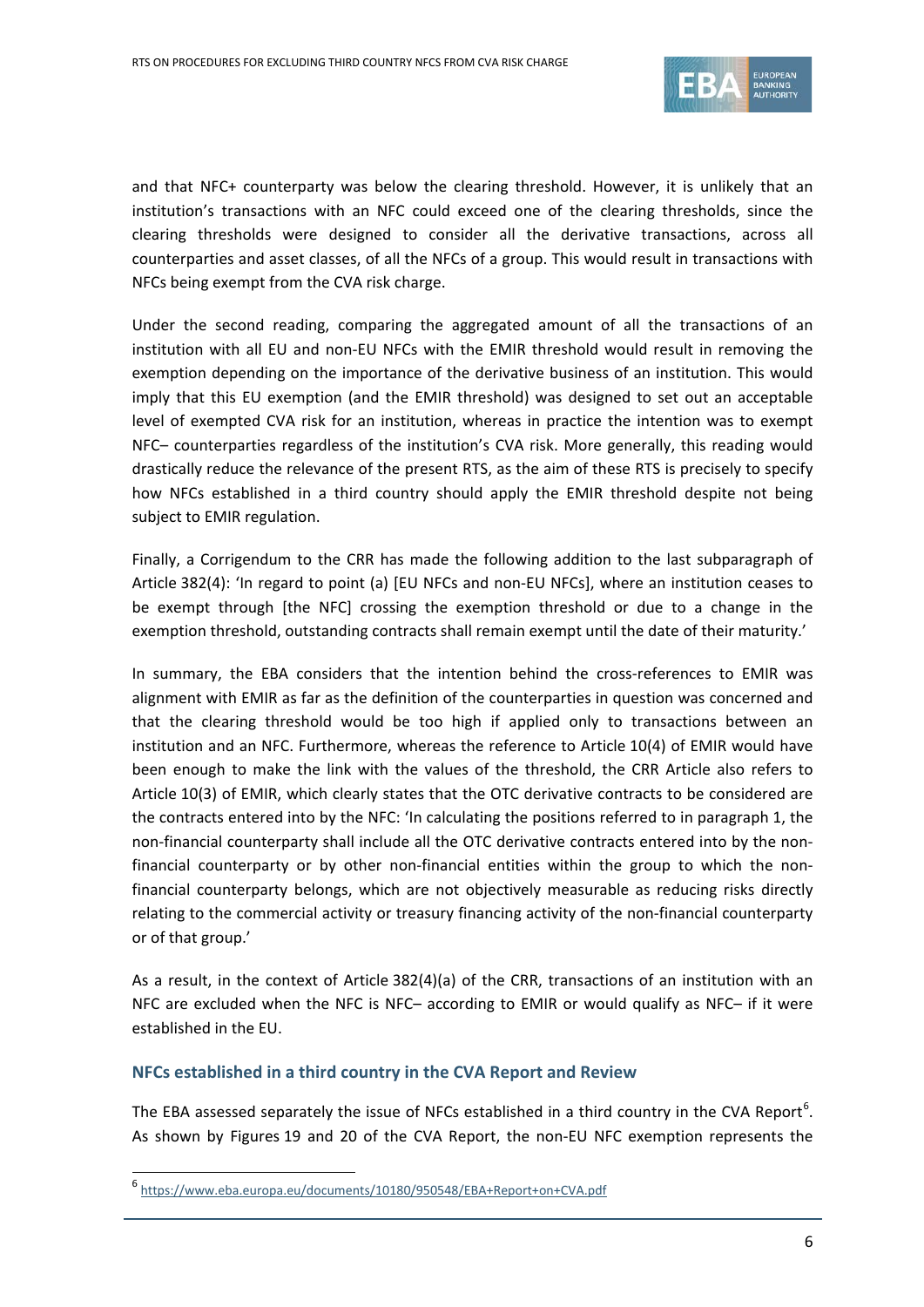

greatest impact in terms of Common Equity Tier 1 ratio for one bank on the panel. In addition, its impact is non-negligible for other banks on the panel. On average, it is the most material exemption after EU NFCs and sovereigns. As shown by Figure 21 of the CVA Report, banks still have operational difficulties in identifying the non-EU NFCs that are exempted from the CVA risk charge according to Article 382(4a) of the CRR: this is the case for 9 respondents out of 24. It makes this type of exemption, together with the exemption of EU NFCs, the most difficult to apply. Half of the respondents seem to remove these counterparties automatically, whereas the other half remove them manually or both automatically and manually.

In the CVA Report<sup>[7](#page-6-0)</sup>, the EBA concludes that, provided that the definition of the NFC exemption from the CVA risk charge remains based on the EMIR clearing threshold, there are no strong reasons from a technical point of view why this approach should fundamentally differ for NFCs established in a third country. As a result, the EBA recommends applying a similar approach to that applied to NFCs established in the EU, until EU exemptions are more globally reconsidered.

However, acknowledging that there are specifics to be taken into account when excluding NFCs established in a third country, the EBA, in cooperation with ESMA, is specifying in these RTS the procedures for excluding transactions with NFCs established in a third country.

<span id="page-6-0"></span> $7$  See Section 6 of the CVA Report.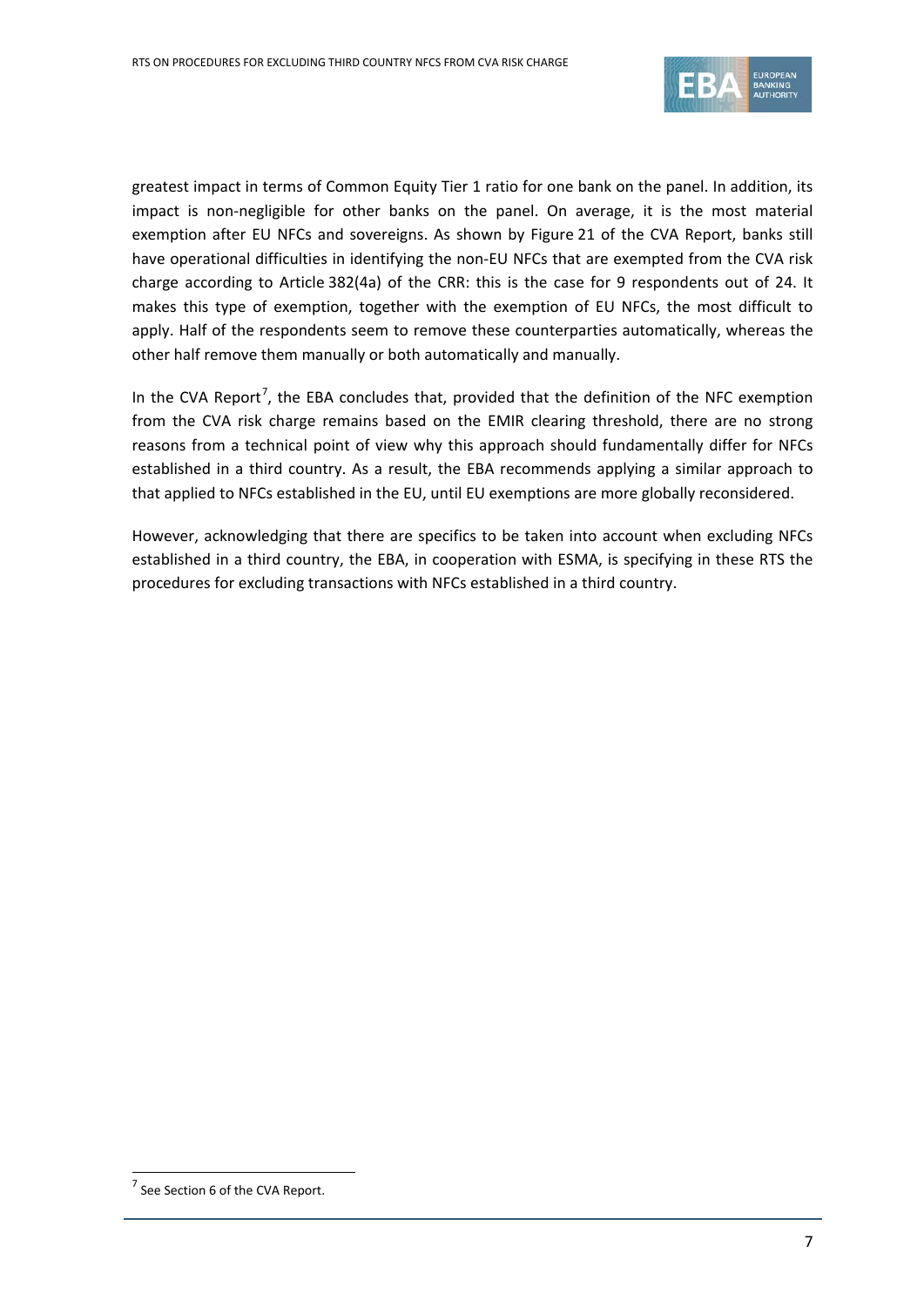

3. EBA final draft Regulatory Technical Standards on the procedures for excluding transactions with nonfinancial counterparties established in a third country from the own funds requirement for credit valuation adjustment risk under Article 382(5) of Regulation (EU) No 575/2013 (Capital Requirements Regulation – CRR)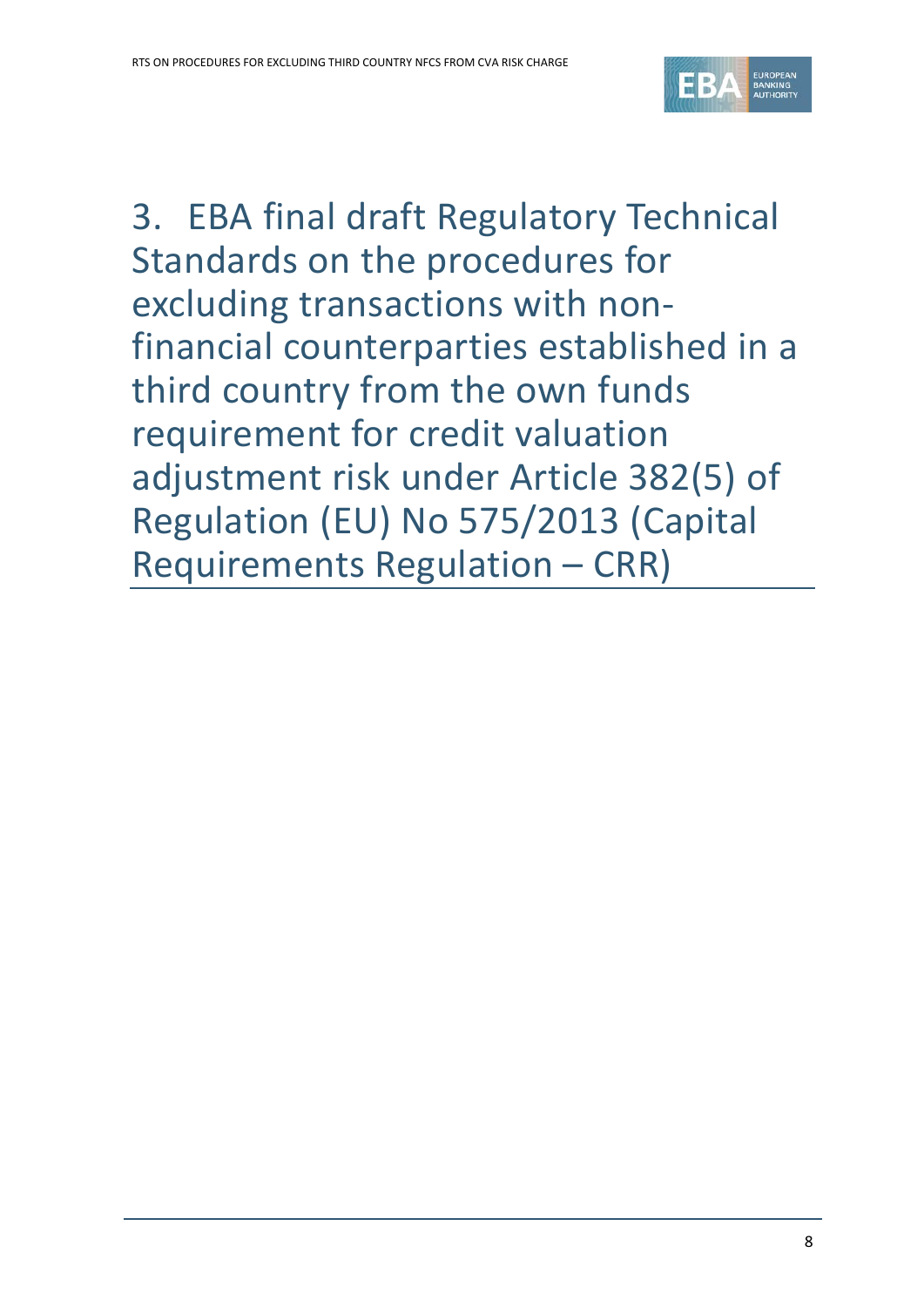



Brussels, XXX [...](2015) XXX draft

### **COMMISSION DELEGATED REGULATION (EU) No …/..**

### **of XXX**

**supplementing Regulation (EU) 575/2013 of the European Parliament and of the Council with regard to regulatory technical standards for procedures for excluding transactions with non-financial counterparties established in a third country from the own funds requirement for credit valuation adjustment risk**

(Text with EEA relevance)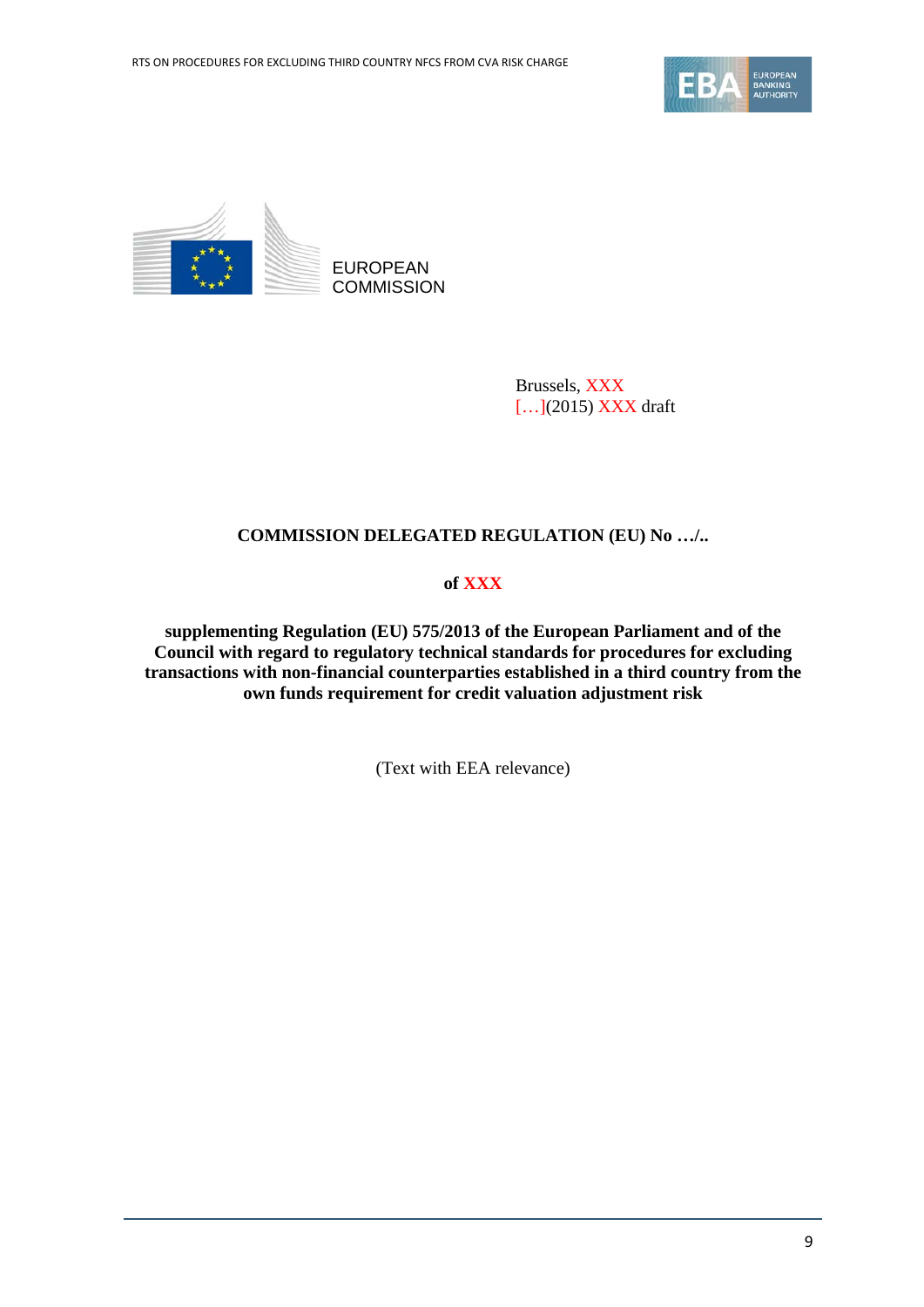

### THE EUROPEAN COMMISSION,

Having regard to the Treaty on the Functioning of the European Union,

Having regard to Regulation (EU) No 575/2013 of the European Parliament and of the Council of 26 June 2013 on prudential requirements for credit institutions and investment firms and amending Regulation (EU) No  $648/2012$  $648/2012$  $648/2012$ <sup>8</sup>, and in particular the fourth subparagraph of Article 382(5) thereof,

Whereas:

- (1) Pursuant to point (a) of Article 382(4) of Regulation (EU) No 575/2013, transactions between an institution and a non-financial counterparty as defined in point (9) of Article 2 of Regulation (EU) No 648/2012, where those transactions do not exceed the clearing threshold referred to in Article 10(3) and Article 10(4) of Regulation (EU) No  $648/2012^9$  $648/2012^9$ , are excluded from the own funds requirements for credit valuation adjustment (CVA) risk irrespective of whether that non-financial counterparty is established in the Union or in a third country.
- (2) Point (9) of Article 2 of Regulation (EU) No 648/2012 defines a 'non-financial counterparty' with reference to undertakings established in the Union. As a result, the clearing threshold referred to in Article  $10(3)$  and Article  $10(4)$  of that Regulation does not apply to non-financial counterparties established in a third country. It is therefore necessary to define procedures for excluding transactions with non-financial counterparties established in a third country from the own funds requirements for CVA risk. To ensure a level playing field, the same rules should apply to non-financial counterparties established in the Union and non-financial counterparties established in a third country.
- (3) Article 10 of Regulation (EU) No 648/2012 provides that non-financial counterparties need to compute their total positions in over-the-counter (OTC) derivative contracts and to compare the result of that computation with the threshold, to determine whether it exceeds the threshold value. Article 11 of Regulation (EU) No 149/2013 sets out clearing threshold values per class of OTC derivatives, as required by point (b) of Article 10(4) of Regulation (EU) No 648/2012. Recital 25 of Regulation (EU) No 149/2013 clarifies that the 'excess of one of the values set for a class of OTC derivatives should trigger the excess of the clearing threshold for all classes'. To ensure a level playing field, the same rules should apply to non-financial counterparties established in a third country.
- (4) For a contract to be exempt until the date of its maturity, it should be sufficient, as laid down in the last subparagraph of Article 382(4) of Regulation (EU) No 575/2013, that the requirements of this Regulation are met at contract inception. There might be cases, however, where an institution enters into trades with a given non-financial counterparty very frequently, and in some cases, on a daily basis.

<span id="page-9-0"></span><sup>8</sup> OJ L 176, 27.6.2013, p. 338.

<span id="page-9-1"></span><sup>9</sup> Regulation (EU) No 648/2012 of the European Parliament and of the Council of 4 July 2012 on OTC derivatives, central counterparties and trade repositories (OJ L 201, 27.7.2012 p. 1).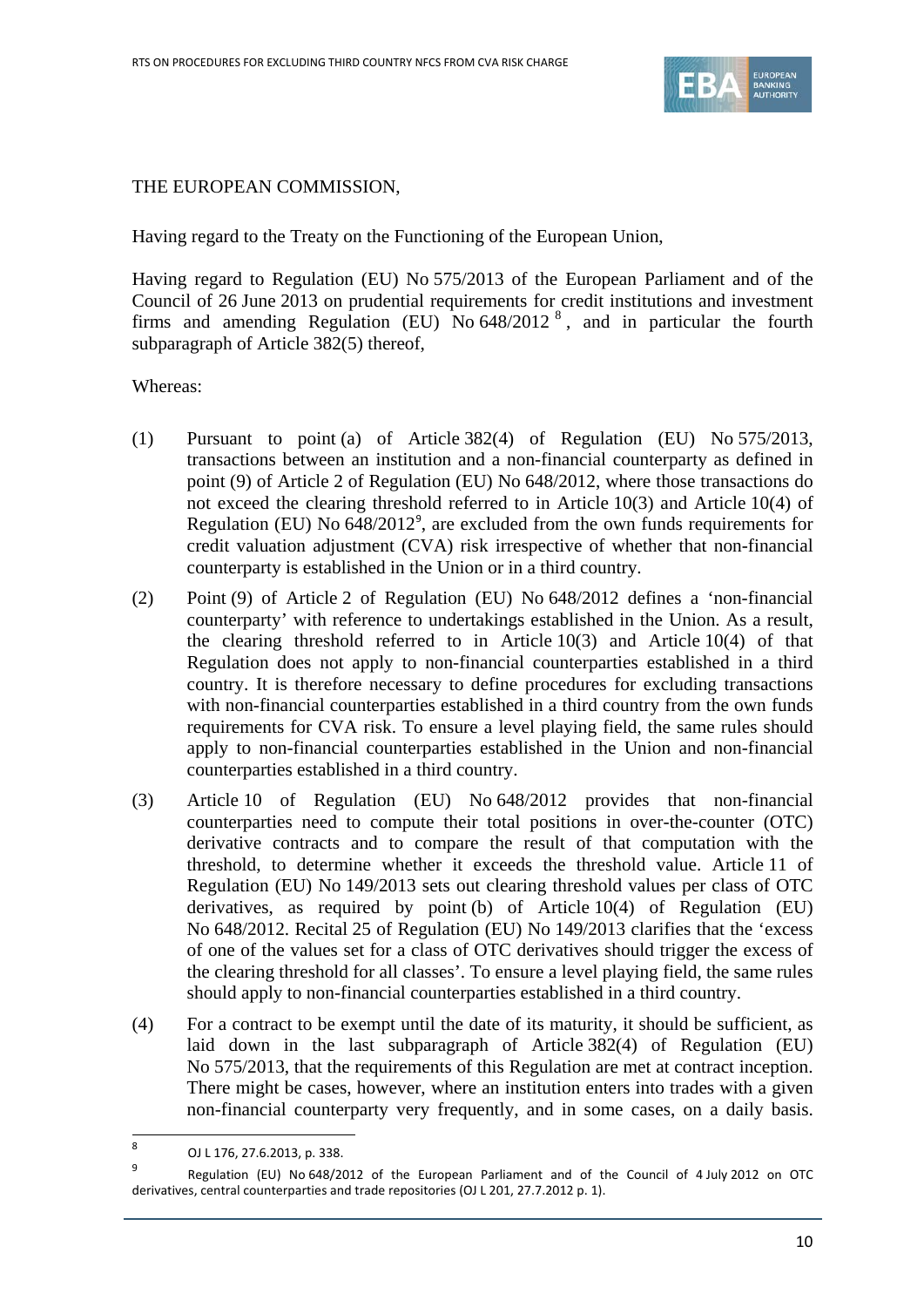

Verification of whether the status of the non-financial counterparty established in a third country is accurately reflected in the institution's own funds requirements for CVA risk may in those cases impose a disproportionate burden on the institution. It is therefore appropriate to provide for an alternative in the form of an annual verification of the status of the non-financial counterparty established in a third country. The frequency of verification should be increased to quarterly, however, where the gross notional amount of transactions for a class of OTC derivatives by a non-financial counterparty is close to exceeding the clearing threshold for that class. This should allow for more frequent monitoring of whether this clearing threshold has been exceeded, given the higher likelihood that this will be the case.

- (5) Article 382(4) of Regulation (EU) No 575/2013 sets out the conditions for exempting transactions from the CVA risk charge: those are the qualification of a counterparty as a non-financial counterparty, and the compliance of that counterparty with the clearing threshold. Therefore, where, following the assessment set out in this Regulation, an institution discovers that one of its counterparties established in a third country either does not qualify as a nonfinancial counterparty, or exceeds the clearing threshold as specified in this Regulation, the institution is required to compute own funds requirements for CVA risk in accordance with Title VI of Regulation (EU) No 575/2013 for all OTC derivative instruments with that counterparty that fall within the scope of Article 382(1) of that Regulation.
- (6) This Regulation is based on the draft regulatory technical standards developed in cooperation with the European Securities and Markets Authority and submitted by the European Banking Authority to the Commission.
- (7) The European Banking Authority has conducted open public consultations on the draft regulatory technical standards on which this Regulation is based, analysed the potential related costs and benefits, and requested the opinion of the Banking Stakeholder Group established in accordance with Article 37 of Regulation (EU) No [10](#page-10-0)93/2010<sup>10</sup>.

HAS ADOPTED THIS REGULATION:

### *Article 1*

### *Qualification as a non-financial counterparty established in a third country*

For the purposes of point (a) of Article 382(4) of Regulation (EU) No 575/2013, institutions shall consider as non-financial counterparties established in a third country counterparties that meet both of the following conditions:

- (a) they are established in a third country;
- (b) they would qualify as a non-financial counterparty within the meaning of point (9) of Article 2 of Regulation (EU) No 648/2012 if they were established in the Union.

<span id="page-10-0"></span><sup>10</sup> Regulation (EU) No 1093/2010 of the European Parliament and of the Council of 24 November 2010 establishing a European Supervisory Authority (European Banking Authority), amending Decision No 716/2009/EC and repealing Commission Decision 2009/78/EC (OJ L 331, 15.12.2010, p. 12).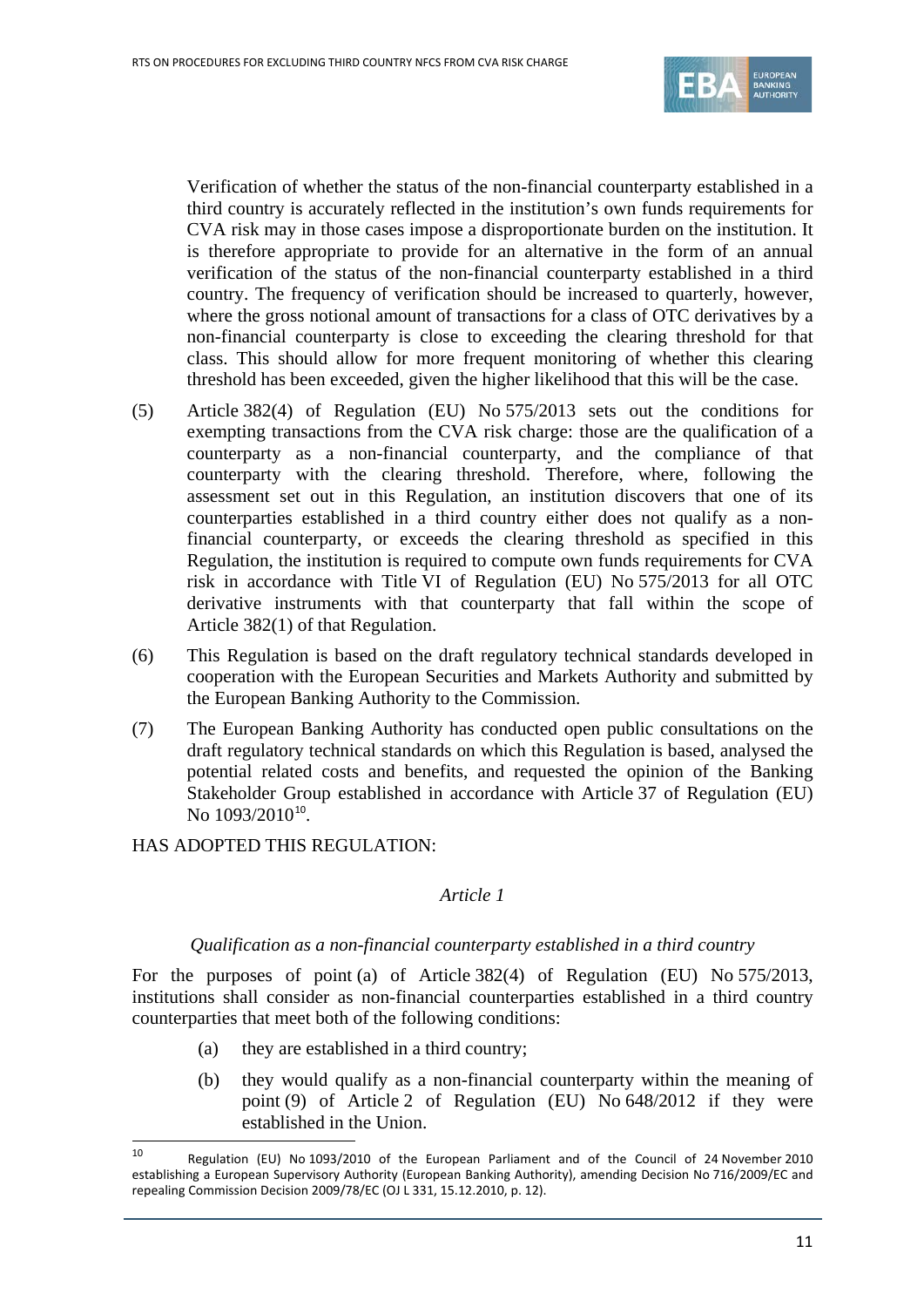

### *Article 2*

### *Qualification as a non-financial counterparty established in a third country below the EMIR clearing threshold*

For the purpose of excluding transactions with a non-financial counterparty established in a third country from the own funds requirements for CVA risk, institutions shall verify, for each class of OTC derivatives referred to in Article 11 of Regulation (EU) No 149/2013, that the gross notional value of the OTC derivative contracts of that counterparty within the class does not exceed the relevant clearing threshold referred to in Article 11 of that Regulation.

### *Article 3*

### *Procedures for confirming compliance with regulatory requirements*

1. Institutions shall carry out the verification referred to in Articles 1 and 2 for each counterparty at either of the following points:

- (a) at the inception of each new trade with that counterparty;
- (b) on a periodic basis.

2. For the purpose of point (b) of paragraph 1, the verification shall be performed with either of the following frequencies:

- (a) on an annual basis;
- (b) on a quarterly basis, where for any of the classes of OTC derivatives the gross notional value of OTC derivatives transactions of the non-financial counterparty established in a third country is greater than 75% of the clearing threshold value for that class referred to in Article 11 of Regulation (EU) No 149/2013.

3. Institutions shall base their decision on internal or publicly available information, as well as any other information submitted by counterparties, and shall document their decision and its rationale.

### *Article 4*

### *Entry into force*

This Regulation shall enter into force on the twentieth day following that of its publication in the *Official Journal of the European Union*.

This Regulation shall be binding in its entirety and directly applicable in all Member States.

Done at Brussels,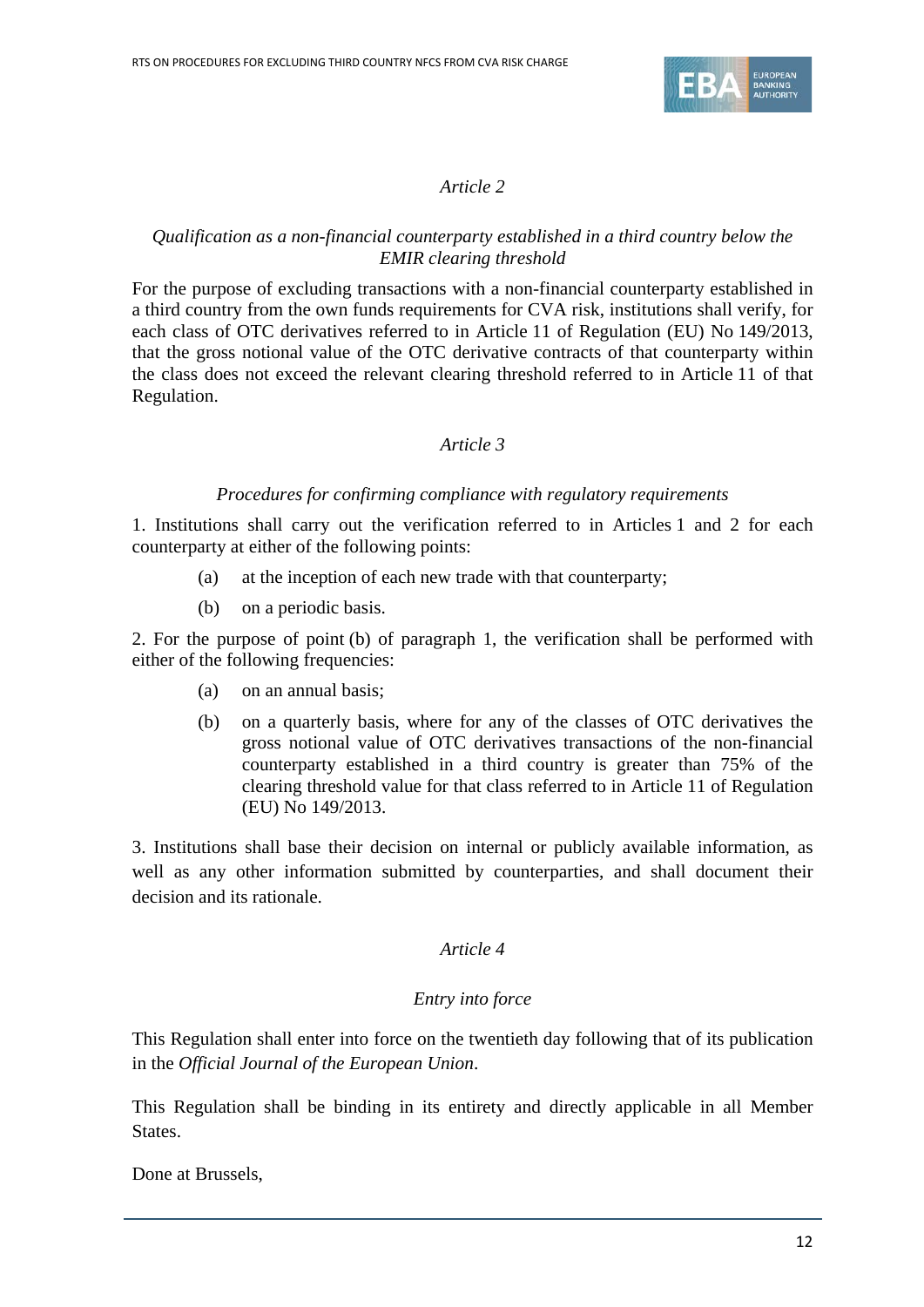

*For the Commission*

*The President*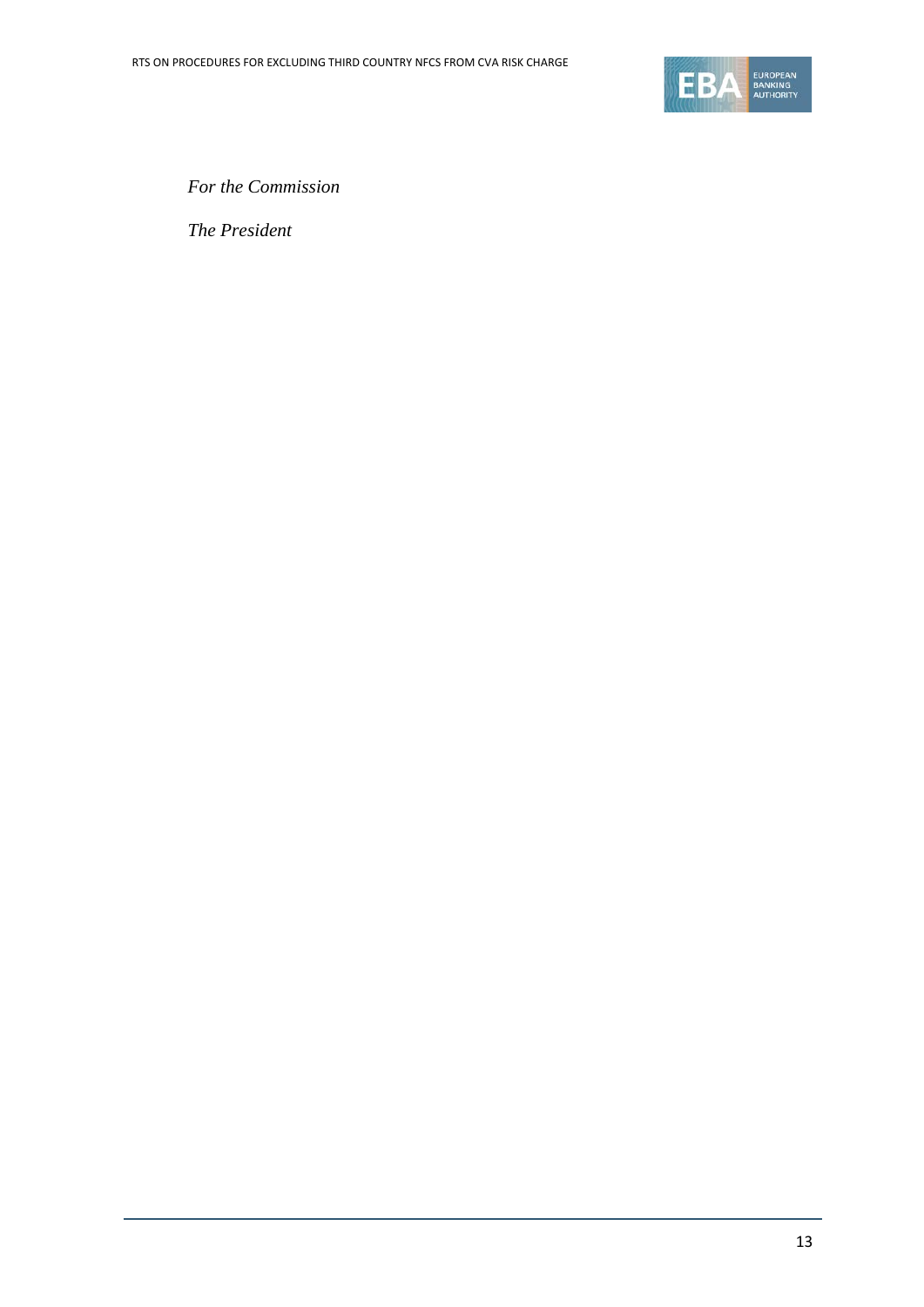

### 4. Accompanying documents

### 4.1 Draft cost-benefit analysis/impact assessment

Article 10(1) of the EBA Regulation provides that when any regulatory technical standards (RTS) developed by the EBA are submitted to the Commission for adoption, they should be accompanied by an analysis of 'the potential related costs and benefits'. This analysis should provide an overview of the findings regarding the problem to be dealt with, the solutions proposed and the potential impact of these options.

### A. Problem identification

During the crisis, CVA losses occurred as a result of the global deterioration of the credit quality of participants in the derivative markets. It appeared that institutions' own funds requirements did not adequately reflect all risks stemming from derivative transactions. The CVA risk charge was intended to remedy this problem. While the revised Basel framework envisaged a comprehensive consideration of those derivative-related counterparty risks, the EU implementation (CRD IV/CRR) facilitated the exclusion of transactions with NFCs from the calculation of the CVA risk charge.

EMIR allows for the identification of NFCs established in the EU. However, the procedure for the identification of NFCs established in a third country is not specified, as NFCs established in a third country are not covered by EMIR. This results in a lack of clarity for the purposes of applying the CVA exemption, which could – and effectively does $11$  – lead to different practices and outcomes across Member States. Potentially, it could also result in transactions with EU and non-EU NFCs being treated differently. Obviously, such a difference in the treatment of NFCs could hardly be justified from a risk management or prudential supervision perspective.

### B. Policy objectives<sup>[12](#page-13-1)</sup>

 $\overline{a}$ 

At a high level, these RTS are expected to contribute to the general objectives of stability of the banking system and a high, effective and consistent level of banking regulation across the EU.

More specifically, these RTS should ensure consistency in the calculation of capital requirements for EU institutions.

At the operational level, these RTS aim to specify the procedures for excluding transactions with NFCs established in a third country from the calculation of the CVA risk charge.

<span id="page-13-0"></span><sup>&</sup>lt;sup>11</sup> EBA report on credit valuation adjustment and review on the application of CVA charges to non-financial counterparties established in a third country (2015).

<span id="page-13-1"></span><sup>&</sup>lt;sup>12</sup> European Commission, Impact assessment accompanying the Regulation on prudential requirements for credit institutions and investment firms (2011).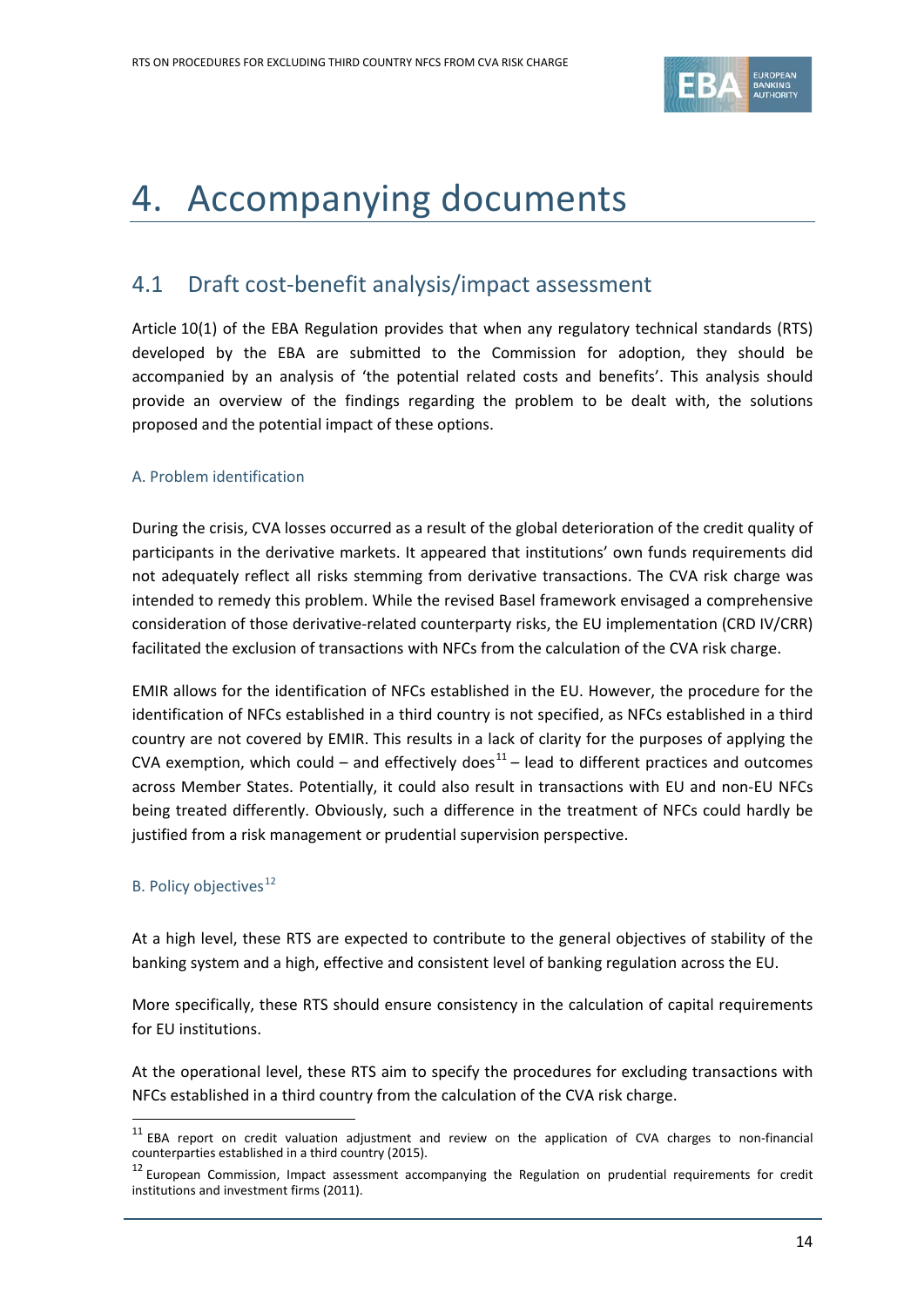

### C. Baseline scenario

Under the baseline scenario, the problems identified above – in particular the lack of clarity on the procedure for identification of NFCs established in third countries and, as a consequence, different practices and outcomes across Member States – would persist.

### D. Options considered

As the development of these RTS follows from the CRR mandate referred to above, the options considered in the Consultation Paper (CP) concerned only technical specifications of the concrete procedure for excluding transactions with NFCs established in a third country from the own funds requirement for CVA risk.

More precisely, the CP RTS suggested specifying either of the following:

- (i) the verification of the status of the counterparty performed by institutions for exempting NFCs established in third countries should be carried out at trade inception (Option A); or
- (ii) the verification of the status of the counterparty performed by institutions for exempting NFCs established in third countries should be carried out at a minimum frequency, irrespective of any inception of a new trade (Option B).

#### E. Cost-benefit analysis

When the clearing threshold is being exceeded by an NFC– counterparty, contracts of an institution with this NFC that are outstanding at that time remain exempt until the date of their maturity. As a result, ensuring at trade inception that the NFC established in a third country qualifies as an NFC and as NFC– is generally deemed sufficient to meet the requirements for this trade to be exempt until the date of its maturity (Option A). At the same time, this requirement would ensure that, before entering into any new transaction, the situation of the NFC would have been reassessed in order to avoid any non-compliance issue. The objectives of consistency in the calculation of own funds requirements and supervisory convergence across the EU would be efficiently achieved. The cost of performing their due diligence requirements for exempting NFCs established in third countries at trade inception could, nevertheless, be significant for institutions that frequently enter into new trades with NFCs established in third countries.

Therefore, it may be more appropriate, where an institution frequently enters into trades with a given NFC, to require the institution to perform the verification set out in these RTS at a minimum frequency, rather than at the inception of each trade. In this case, institutions would be required to ensure 'on a periodic basis' that an NFC established in a third country would qualify as NFC– under EMIR (Option B). It should be stressed, however, that the introduction of a minimum frequency would require institutions to perform the verification at this minimum frequency even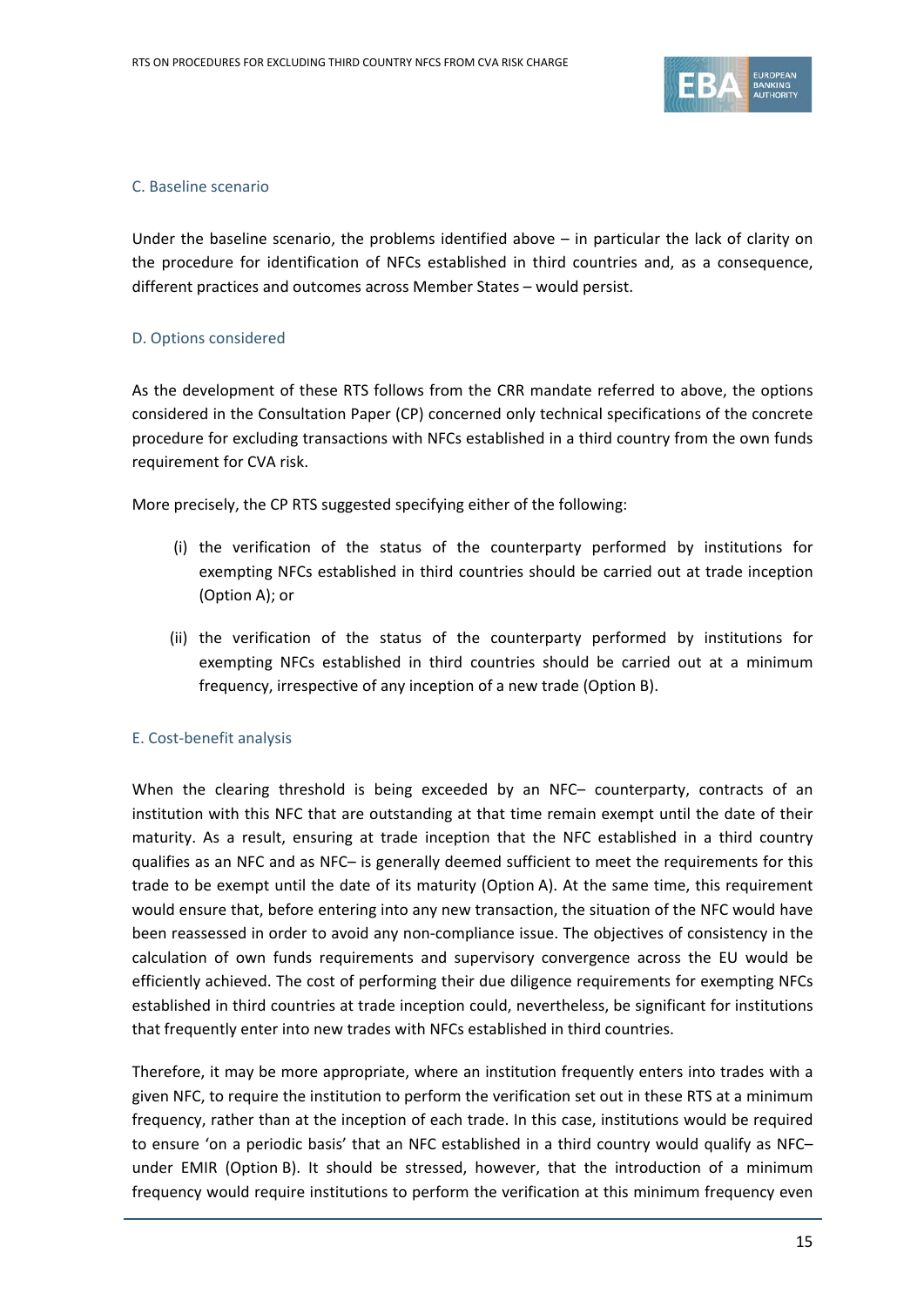

in the absence of a new trade. The cost for institutions of performing their due diligence requirements could be lower for some institutions, with benefits in terms of consistency in the calculation of capital requirements and convergence of supervisory practices achieved to almost the same degree as under Option A.

In both cases, the due diligence costs would be largely balanced out by the capital relief for institutions that is expected to result from the CVA exemption.

### F. Preferred option

Given the greater relevance of the assessment at trade inception of whether an NFC established in a third country qualifies as an NFC and as NFC–, the requirement to assess third country NFCs at trade inception was considered more proportionate in the CP.

Considering the variety of industry views and the fact that no clear preference was expressed for Option A or Option B, the EBA acknowledges that both options could be sensible in different situations and, therefore, includes in Article 3 the option for institutions to carry out the relevant due diligence for each counterparty either at trade inception or periodically. Where the due diligence exercise is performed periodically, it should be done at least annually or, where the notional value of OTC derivative transactions of an NFC is close to the EMIR threshold (i.e. greater than 75% of the clearing threshold values), at least quarterly.

Such a combination of Options A and B should in any case result in a lesser burden than the options presented as part of the CP.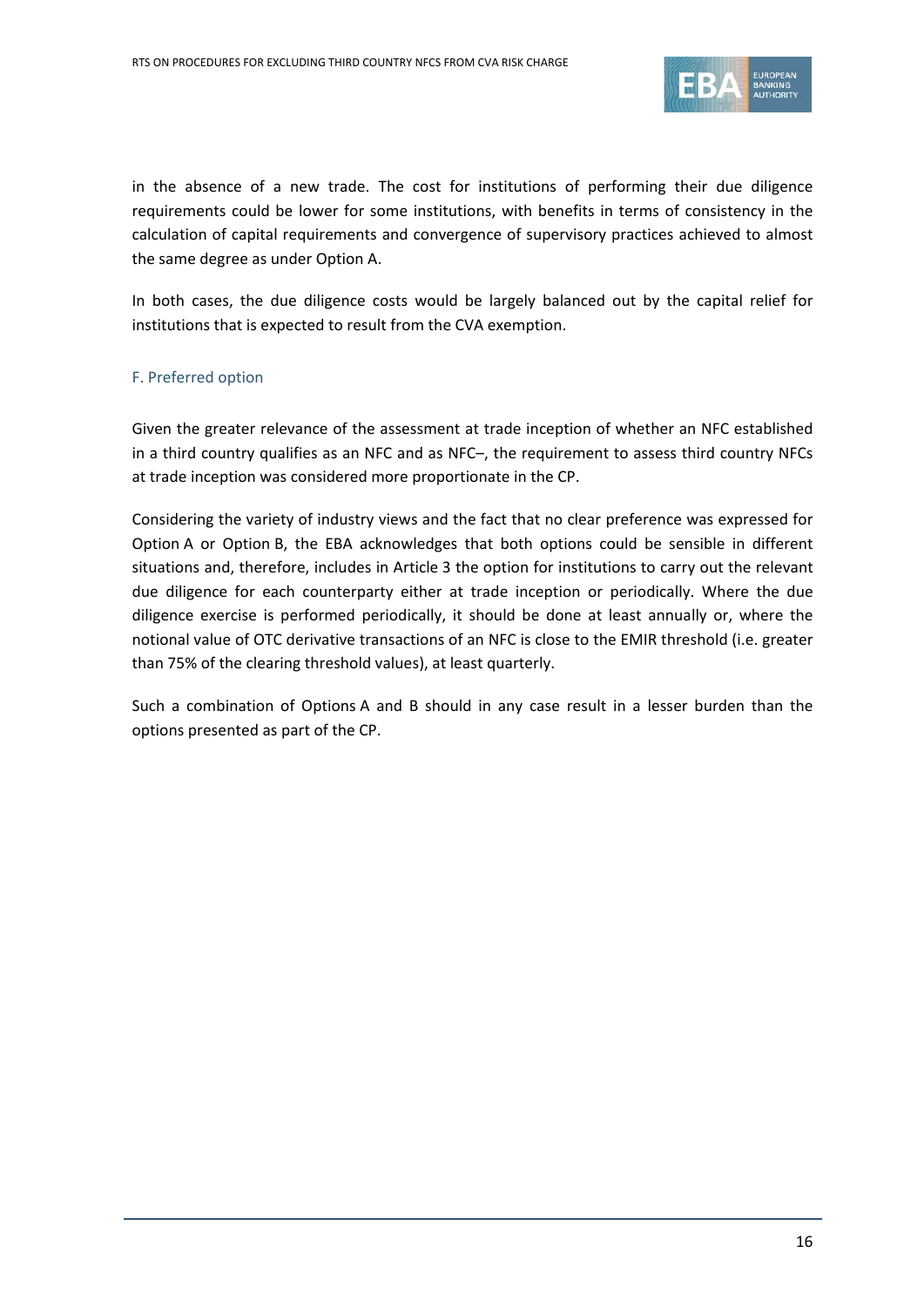

### 4.2 Feedback on the public consultation

The EBA publicly consulted on the draft proposal contained in this paper.

The consultation period lasted for three months and ended on 5 November 2015. Seven responses were received, of which four were published on the EBA website.

This paper presents a summary of the key points and other comments arising from the consultation, the analysis and discussion triggered by these comments, and the actions taken to address them if deemed necessary.

In many cases several industry bodies made similar comments or the same body repeated its comments in response to different questions. In such cases, the comments, and the EBA's analysis, are included in the section of this paper where the EBA considers them most appropriate.

Changes to the draft RTS have been incorporated as a result of the responses received during the public consultation.

### **Summary of key issues and the EBA's response**

Some respondents highlighted the fact that many third country NFCs only transact with EU counterparties on an occasional basis and tend to show reluctance in stating their status with respect to foreign legislation. In this regard, the EBA is of the view that, should a third country NFC be reluctant to give information or should this lead to the impossibility of concluding that the counterparty would be NFC– if it were established in the EU, then the institution should simply compute a CVA risk charge for all the transactions with that counterparty. In a way, not exempting NFCs established in a third country re-establishes a level-playing field between EU banks and banks in non-EU jurisdictions, which do not benefit from the CRR exemption.

Several respondents suggested allowing the use of publicly available information and any other information submitted by the counterparty not only for classifying the counterparty as NFC but also for determining whether the NFC is NFC–. The EBA agrees that institutions should be allowed to include in the assessment made under these RTS 'internal or publicly available information, as well as any other information submitted by counterparties'. In particular, the EMIR NFC Representation Protocol could form part of the information guiding institutions' assessments.

Finally, considering the variety of industry views and the fact that no clear preference was expressed for Option A or Option B, the EBA includes in Article 3 the option for institutions to carry out due diligence for each counterparty either at trade inception or periodically. Due diligence should be performed annually, or quarterly where the NFC is close to the EMIR threshold (i.e. the notional value of its OTC derivative transactions is greater than 75% of the clearing threshold values).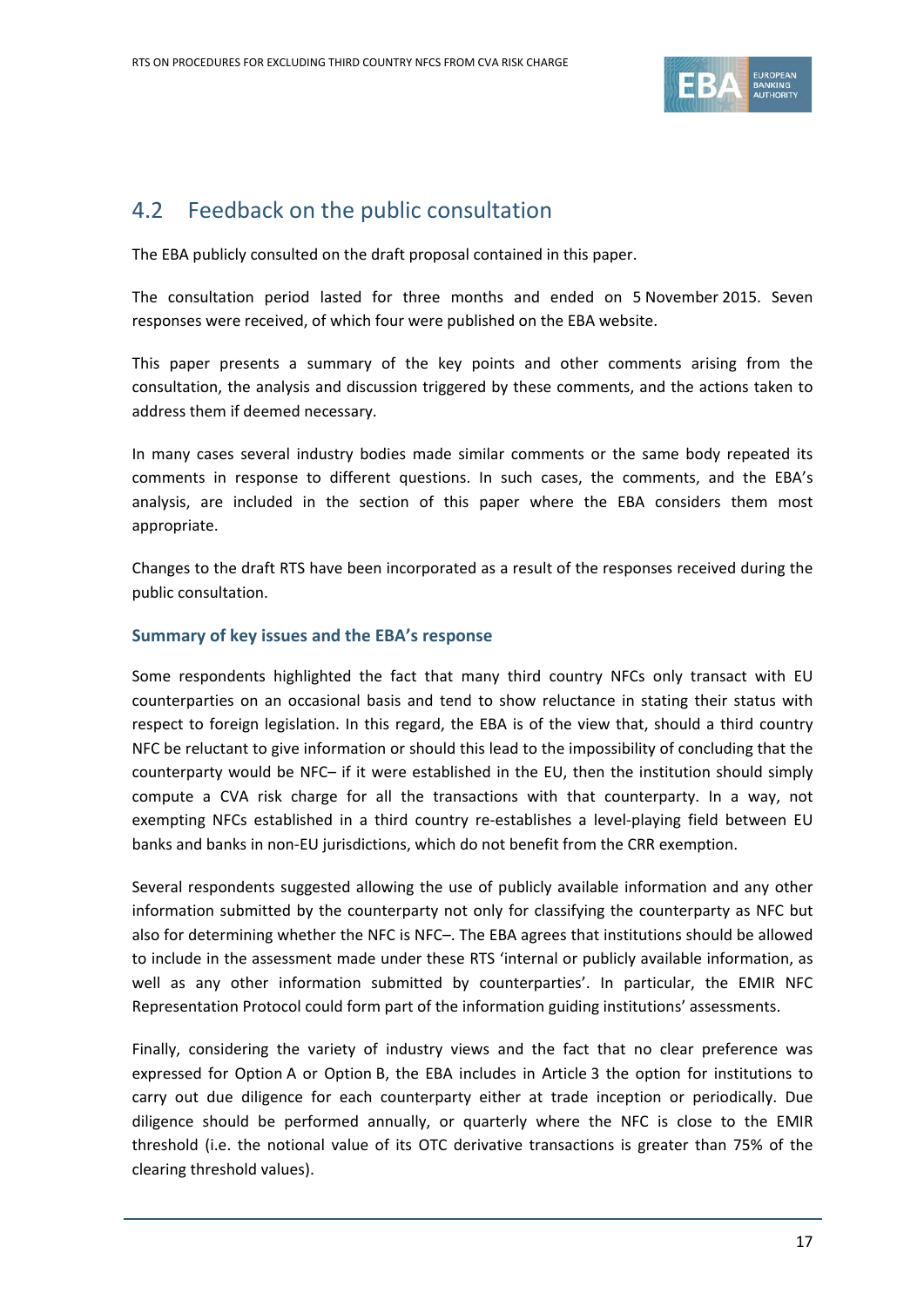

### **Summary of responses to the consultation and the EBA's analysis**

**Comments Summary of responses received EBA analysis EBA analysis Amendments to EBA Analysis** 

**the proposals**

### **General comments**

| One respondent points out that many third<br>country NFCs only transact with EU counterparties<br>on an occasional basis and tend to show reluctance<br>in stating on an ongoing basis their status with<br>respect to foreign legislation. In addition, many<br>transactions are taken through the non-EU<br>subsidiary of the EU banking group, and local<br>counterparties consider these transactions (which<br>are not in the direct scope of EMIR) as fully local.<br>This respondent is of the opinion that the RTS<br>should implicitly recognise that obtaining the<br>counterparty's EMIR status is more difficult in<br>these cases and should implement a workable<br>Qualification as an NFC<br>procedure to offer these counterparties fair<br>treatment and prevent disruption of domestic<br>third country markets.<br>Several respondents propose broadening the<br>scope of Article 1 and allowing publicly available<br>information and any other information submitted<br>by the counterparty not only for classifying the<br>counterparty as NFC but also for determining<br>whether transactions are subject to the CVA risk<br>charge. | Considering the scope of application of the CVA risk<br>charge in the EU, which is limited owing to the<br>inclusion of exemptions, the impossibility of<br>concluding that an NFC established in a third country<br>would qualify as NFC- if it were in the EU would<br>simply lead to the computation of a CVA risk charge<br>for the transactions with that NFC, which may be a<br>requirement for banks established in that third<br>country, should they be subject to<br>Basel<br>requirements.<br>In other words, the EBA does not consider that these<br>RTS could result in the unfair treatment of an NFC<br>established in a third country or in any disruption of Amendment<br>third country markets. In the worst case, not Articles 1 and 3.<br>exempting NFCs established outside the EU would<br>re-establish a level-playing field between EU banks<br>and banks in non-EU jurisdictions, which do not<br>benefit from the CRR exemption.<br>Following feedback from the industry, the RTS have<br>been amended to specify more clearly that<br>institutions can rely on 'internal or publicly available<br>information, as well as any other information |  | to |
|---------------------------------------------------------------------------------------------------------------------------------------------------------------------------------------------------------------------------------------------------------------------------------------------------------------------------------------------------------------------------------------------------------------------------------------------------------------------------------------------------------------------------------------------------------------------------------------------------------------------------------------------------------------------------------------------------------------------------------------------------------------------------------------------------------------------------------------------------------------------------------------------------------------------------------------------------------------------------------------------------------------------------------------------------------------------------------------------------------------------------------------------------------------|----------------------------------------------------------------------------------------------------------------------------------------------------------------------------------------------------------------------------------------------------------------------------------------------------------------------------------------------------------------------------------------------------------------------------------------------------------------------------------------------------------------------------------------------------------------------------------------------------------------------------------------------------------------------------------------------------------------------------------------------------------------------------------------------------------------------------------------------------------------------------------------------------------------------------------------------------------------------------------------------------------------------------------------------------------------------------------------------------------------------------------------------------------------------------|--|----|
|---------------------------------------------------------------------------------------------------------------------------------------------------------------------------------------------------------------------------------------------------------------------------------------------------------------------------------------------------------------------------------------------------------------------------------------------------------------------------------------------------------------------------------------------------------------------------------------------------------------------------------------------------------------------------------------------------------------------------------------------------------------------------------------------------------------------------------------------------------------------------------------------------------------------------------------------------------------------------------------------------------------------------------------------------------------------------------------------------------------------------------------------------------------|----------------------------------------------------------------------------------------------------------------------------------------------------------------------------------------------------------------------------------------------------------------------------------------------------------------------------------------------------------------------------------------------------------------------------------------------------------------------------------------------------------------------------------------------------------------------------------------------------------------------------------------------------------------------------------------------------------------------------------------------------------------------------------------------------------------------------------------------------------------------------------------------------------------------------------------------------------------------------------------------------------------------------------------------------------------------------------------------------------------------------------------------------------------------------|--|----|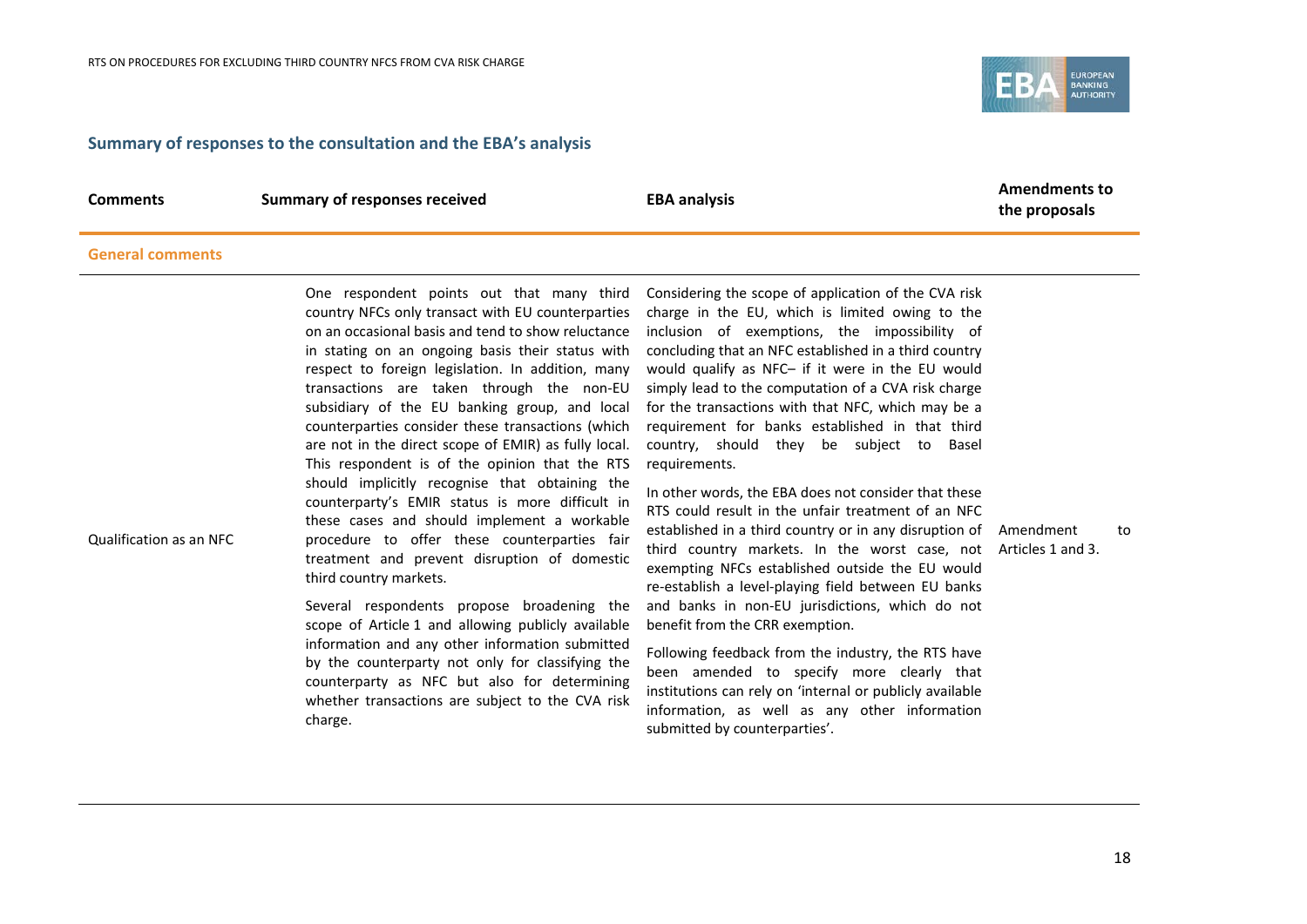

| Several respondents highlight that the proposed<br>requirement for EU banks to 'ensure and<br>document' that NFCs calculate their positions in<br>OTC derivatives goes beyond ESMA's EMIR<br>guidance, which states that the EU counterparty is<br>not expected to conduct verifications of the<br>representations received from the third country<br>entity. One respondent points out that it is<br>impossible for an EU financial corporation to verify<br>the accuracy of the calculations regarding the<br>clearing threshold made by the third country NFC,<br>as the EU financial counterparty would not have<br>access to this data.<br>Calculation of positions in OTC<br>Several respondents point out that an alignment is<br>derivative contracts for the<br>needed between the mechanisms according to<br>purposes of the EMIR clearing<br>which the counterparties are classified as NFCs,<br>threshold<br>both in the RTS requirements and in the current<br>approach under EMIR, as well as in the<br>requirements for financial counterparties and NFCs<br>formulated in the EBA Q&A 2013_472 and the<br>ESMA Q&A OTC 4 and 13.<br>One respondent proposes amending Article 2 in<br>the following way:<br>Institutions shall assess, based on the<br>publicly available information and any<br>information<br>other<br>counterparties, whether a third country<br>entity identified under Article 1 would, if<br>it were established in the Union, qualify as<br>an NFC whose positions in OTC derivative | The CVA exemption should be granted only in cases<br>where the financial counterparty has enough<br>information to assess that the NFC established in a<br>third country would be NFC- if it were established in<br>the EU. If the institution does not have such<br>information, then transactions with that NFC should<br>be subject to a CVA risk charge.<br>Cross-references to EMIR in the CRR have generated<br>consistency issues, which these RTS also address.<br>These final RTS are considered to be consistent with<br>both EMIR and CRR provisions.<br>However, in order to reflect the feedback from the<br>industry, the RTS have been amended to specify<br>more clearly that institutions can rely on 'internal or<br>publicly available information, as well as any other<br>information submitted by counterparties'.<br>submitted<br>by | Amendment<br>to<br>Articles 2 and 3. |  |
|----------------------------------------------------------------------------------------------------------------------------------------------------------------------------------------------------------------------------------------------------------------------------------------------------------------------------------------------------------------------------------------------------------------------------------------------------------------------------------------------------------------------------------------------------------------------------------------------------------------------------------------------------------------------------------------------------------------------------------------------------------------------------------------------------------------------------------------------------------------------------------------------------------------------------------------------------------------------------------------------------------------------------------------------------------------------------------------------------------------------------------------------------------------------------------------------------------------------------------------------------------------------------------------------------------------------------------------------------------------------------------------------------------------------------------------------------------------------------------------------------------------------------|-------------------------------------------------------------------------------------------------------------------------------------------------------------------------------------------------------------------------------------------------------------------------------------------------------------------------------------------------------------------------------------------------------------------------------------------------------------------------------------------------------------------------------------------------------------------------------------------------------------------------------------------------------------------------------------------------------------------------------------------------------------------------------------------------------------------------------------------------------------|--------------------------------------|--|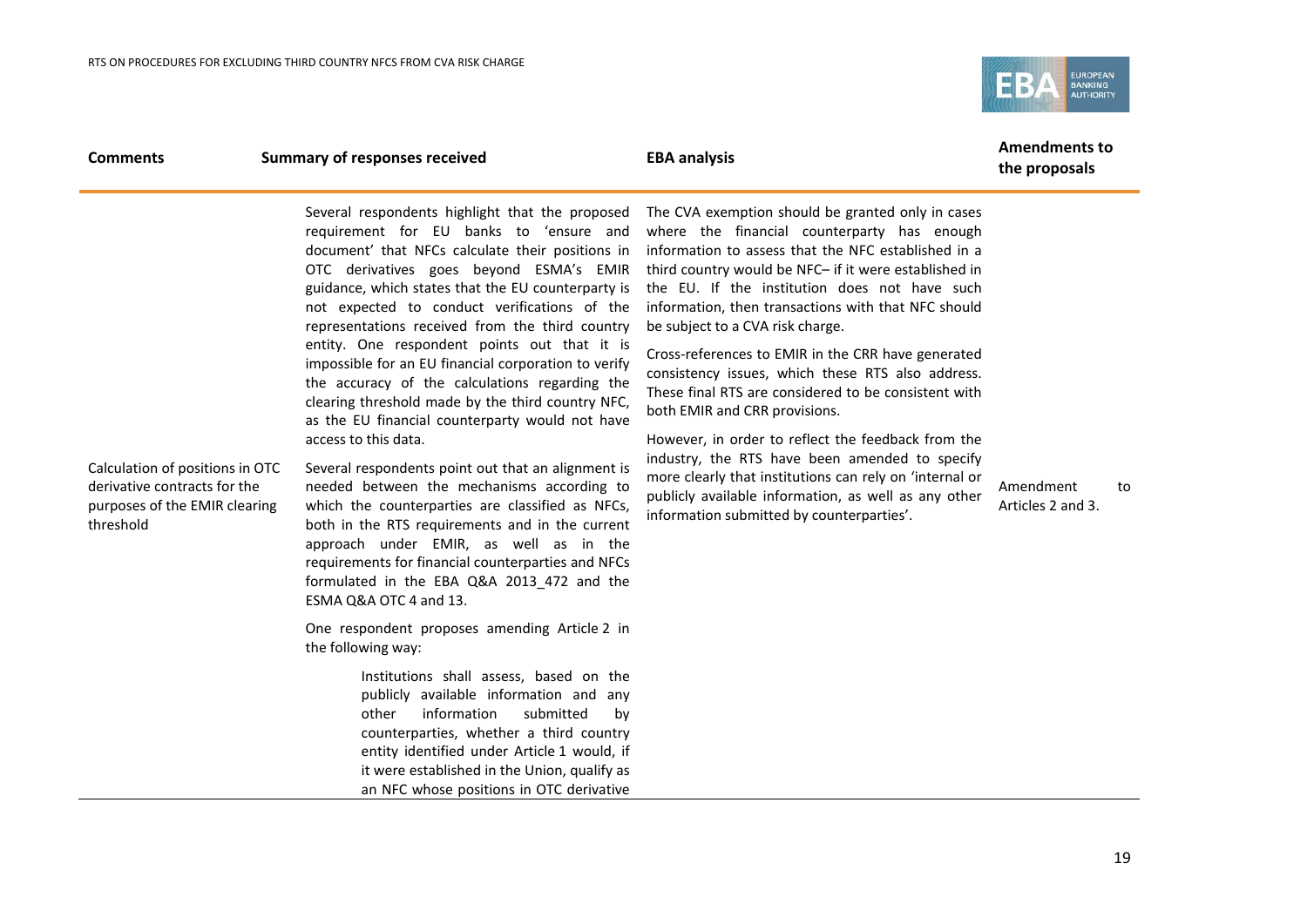

| <b>Comments</b> | <b>Summary of responses received</b>                        | <b>EBA analysis</b> | <b>Amendments to</b><br>the proposals |
|-----------------|-------------------------------------------------------------|---------------------|---------------------------------------|
|                 | contracts do not exceed the clearing                        |                     |                                       |
|                 | threshold as specified under Article 10(3)                  |                     |                                       |
|                 | and (4) of Regulation (EU) No 648/2012.                     |                     |                                       |
|                 | The institution shall keep a record of its                  |                     |                                       |
|                 | determination.                                              |                     |                                       |
|                 | Responses to questions in Consultation Paper EBA/CP/2015/14 |                     |                                       |

Most respondents agree with the EBA's interpretation of the scope of Article 382(4) of the CRR, being that:

- All transactions with an NFC– counterparty are excluded from the CVA risk charge regardless of the inception date of the transaction.
- Transactions with an NFC– counterparty will not attract a CVA risk charge for the life of the contract even when the NFC– counterparty becomes NFC+.
- Only contracts traded with NFC+ counterparties that are not cleared will attract a CVA risk charge.
- All non-cleared transactions will no longer be subject to a CVA risk charge when an NFC+ counterparty transitions to NFC–.

Several respondents consider that not only transactions with NFC– counterparties but also hedging transactions with all NFCs should be excluded from the own funds requirement for CVA risk, and they ask for clarification on this.

The fact that trades may be conducted by NFCs for hedging purposes is considered only in the computation of the EMIR threshold. This indirectly impacts the CVA risk charge to the extent that a greater share of trades conducted for hedging purposes may lead to the NFC not exceeding the EMIR threshold, and therefore being considered NFC– and exempted from the CVA risk charge.

The EBA maintains the proposed interpretation and, regarding transactions entered into for hedging purposes, clarifies that:

No change.

- Hedging transactions are excluded from the calculation of the clearing threshold (relevant only to determine whether counterparties are NFC+ or NFC–).
- Once a counterparty is NFC+, all the transactions that an institution has with that NFC+ counterparty are subject to a CVA risk charge (unless QCCP cleared or otherwise excluded from the scope of the CVA risk charge), irrespective of whether those transactions are for hedging purposes or not.

**Question 1.** What are stakeholders' views on the proposed interpretation?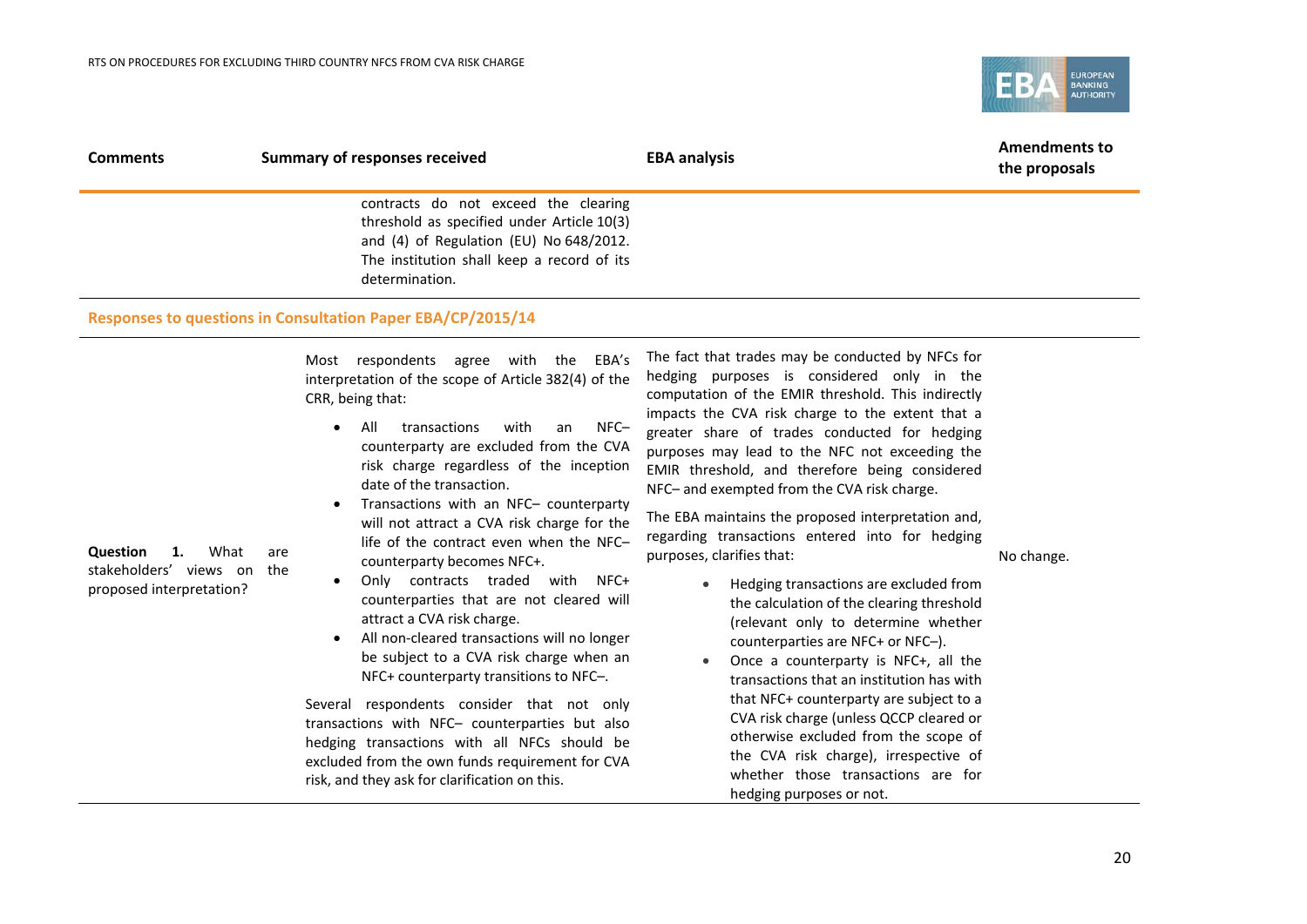

### **Comments Summary of responses received EBA analysis EBA analysis Amendments to**

**the proposals**

**Question 2.** What are stakeholders' views on the burden this might create for NFCs established in a third country? What could be a credible alternative treatment?

One respondent states that third country NFCs have been reluctant to give representations regarding their categorisations and have in many cases refused to do it, so that legal exemption is difficult to apply as a result of administrative or formal burdens, especially when the transaction is with a non-EU subsidiary of the EU entity, as none of the parties is subject to EMIR. Therefore, the respondent proposes that EU banking groups should be allowed to use other information that clearly indicates that transactions are excluded from the CVA risk charge.

One respondent expresses the view that third country subsidiaries and affiliates of EU firms should be required to determine the status of third country NFCs only should the contract be deemed to have a direct, substantial and foreseeable effect on the EU. In all other cases, the respondent proposes a derogation in which these non-EU NFCs are treated as NFC– for the purpose of the CVA risk charge, unless information demonstrates that the NFC would be NFC+.

One respondent is of the view that the RTS should allow the same flexibility for determining the status of an NFC and for determining whether the CVA risk charge should apply as is the current practice under Article 11 of EMIR and Chapter VII of European Commission Delegated Regulation (EU) No 149/2013 of 19 December 2012.

One respondent expresses the view that EU firms

Based on the feedback received, the EBA decided to allow institutions to include in the assessment made under Articles 1 and 2 'internal or publicly available information, as well as any other information submitted by counterparties'. In particular, the EMIR NFC Representation Protocol could form part of the information guiding the assessment.

However, should a third country NFC be reluctant to give information and should this lead to the Amendment to impossibility of concluding that the counterparty would be NFC– if it were established in the EU, then, according to recital 5 of this Regulation, the institution should compute a CVA risk charge for all the transactions with that counterparty.

Articles 1 and 2.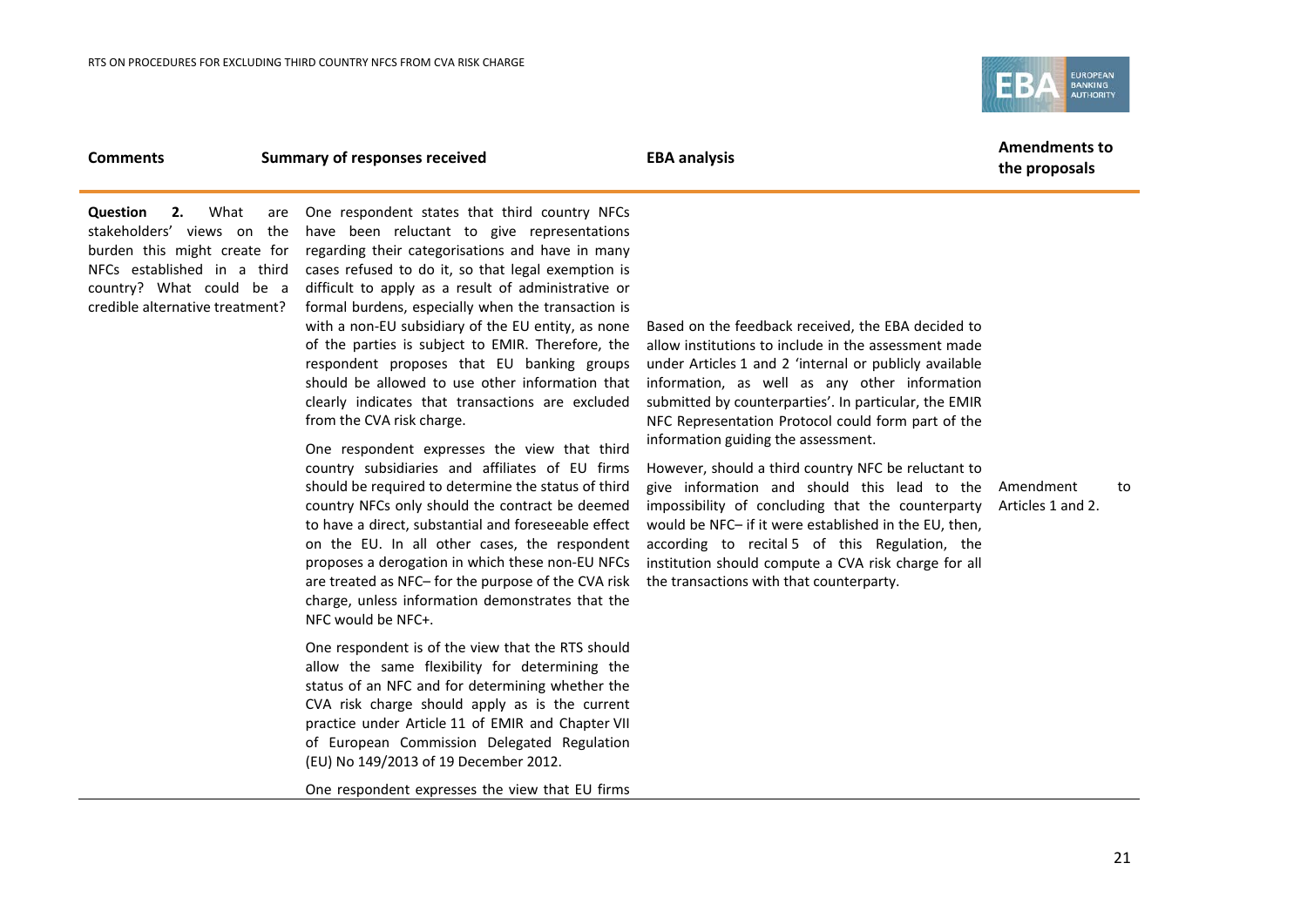

| <b>Comments</b>                                                                                | <b>Summary of responses received</b>                                                                                                                                                                                                                                                                                                                                                                                                                                                               | <b>EBA analysis</b> | <b>Amendments to</b><br>the proposals |
|------------------------------------------------------------------------------------------------|----------------------------------------------------------------------------------------------------------------------------------------------------------------------------------------------------------------------------------------------------------------------------------------------------------------------------------------------------------------------------------------------------------------------------------------------------------------------------------------------------|---------------------|---------------------------------------|
|                                                                                                | asking for representations from clients should<br>continue to rely on them unless the counterparties<br>inform them of a change of status or unless it is<br>demonstrably<br>obvious that the<br>current<br>representations are incorrect (i.e. on the basis of<br>publicly available information). The firm should be<br>able to make such an assessment at a frequency<br>determined by itself.                                                                                                  |                     |                                       |
|                                                                                                | One respondent believes the options proposed by<br>the EBA would be too burdensome for smaller<br>counterparties and might result in misclassification<br>of NFCs that would increase hedging costs. The<br>respondent therefore proposes applying a<br>simplified approach for NFCs that cannot engage in<br>speculative OTC derivatives trading. For such<br>corporates, the EU banks should be able to take<br>local law, the confirmation of hedging purposes<br>and materiality into account. |                     |                                       |
|                                                                                                | One respondent believes that, regarding the<br>determination of NFCs in third countries, where<br>requisite information is available publicly, EU banks<br>should be able to rely on this information and no<br>additional representation should be required from<br>the NFC; in particular, the EMIR<br><b>NFC</b><br>Representation Protocol could be used.                                                                                                                                      |                     |                                       |
| Question<br>What<br>З.<br>are<br>stakeholders' views on the<br>relevance of the inclusion of a | One respondent recommends alignment with EMIR<br>to ensure regulatory constituency regarding<br>frequency.                                                                                                                                                                                                                                                                                                                                                                                         |                     |                                       |
| specific frequency? What is<br>stakeholders'<br>preferred                                      | One respondent expresses the view that the EU<br>banking groups should be able to use any                                                                                                                                                                                                                                                                                                                                                                                                          |                     |                                       |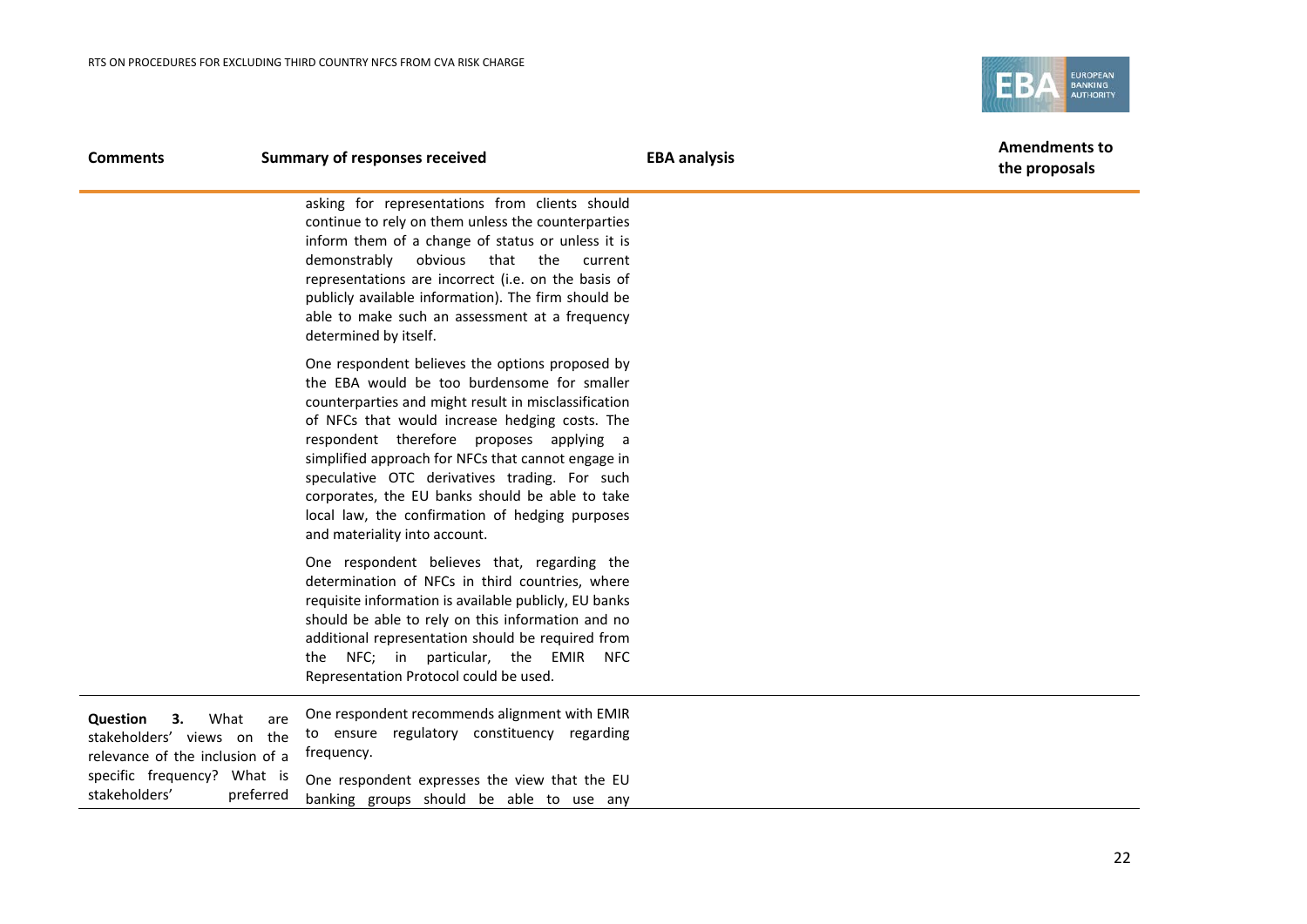

| <b>Comments</b> | <b>Summary of responses received</b>                                                                                                                                                                                                                                                                                                                                                                                                                                                                                                                                                                                                                                                                                                                                                                                                                                                                                                                                                                                                                                                                               | <b>EBA analysis</b>                                                                                                                                                                                                                                                                                                                                                                                                                                                                                                                                                                                                                                                                                                                                                                                                                          | <b>Amendments to</b><br>the proposals |
|-----------------|--------------------------------------------------------------------------------------------------------------------------------------------------------------------------------------------------------------------------------------------------------------------------------------------------------------------------------------------------------------------------------------------------------------------------------------------------------------------------------------------------------------------------------------------------------------------------------------------------------------------------------------------------------------------------------------------------------------------------------------------------------------------------------------------------------------------------------------------------------------------------------------------------------------------------------------------------------------------------------------------------------------------------------------------------------------------------------------------------------------------|----------------------------------------------------------------------------------------------------------------------------------------------------------------------------------------------------------------------------------------------------------------------------------------------------------------------------------------------------------------------------------------------------------------------------------------------------------------------------------------------------------------------------------------------------------------------------------------------------------------------------------------------------------------------------------------------------------------------------------------------------------------------------------------------------------------------------------------------|---------------------------------------|
| option?         | information available (e.g. local law banning on-<br>hedging OTC derivatives) that clearly indicates that<br>all transactions with an NFC should be excluded<br>from the CVA risk charge and, if such information is<br>not available, any procedure stipulated in the RTS<br>should be demanded only at the inception of a<br>transaction (Option A).<br>One respondent does not consider it appropriate<br>to require firms to repeat their due diligence on<br>counterparties at a specified frequency. Instead,<br>when a firm receives a representation from an<br>NFC, the firm should be able to rely on the<br>representation unless it is in possession of<br>information to the contrary (ESMA Q&A 4 and 13).<br>One respondent points out that it is<br>disproportionate for banks with a high volume of<br>trading with third country NFCs to carry out a due<br>diligence and provide documentation each time a<br>contract is concluded. For institutions with a low<br>volume of trading with third country NFCs, it is<br>disproportionate to carry out the due diligence on<br>a quarterly basis. | Considering the variety of industry views and the<br>fact that no clear preference was expressed for<br>Option A or Option B, the EBA, while maintaining a<br>preference for the identification of third country<br>at trade<br>$NFC-$<br>counterparties<br>inception,<br>acknowledges that both options could be sensible in<br>different situations and, therefore, includes in<br>Article 3 the option for institutions to carry out the<br>relevant due diligence for each counterparty either<br>at trade inception or periodically. Where the due<br>diligence exercise is performed periodically, it should<br>be done at least annually or, where the notional<br>value of OTC derivative transactions of an NFC is<br>close to the EMIR threshold (i.e. greater than 75% of<br>the clearing thresholds values), at least quarterly. | Amendment<br>to<br>Article 3.         |
|                 | One respondent believes that if there were a need<br>more frequent confirmation of the<br>for<br>counterparty's status, the status of the NFC-<br>counterparty should be confirmed at the inception<br>of a trade with a new counterparty (Option A). The<br>respondent proposes keeping this status valid for<br>one year for all trades within this period, while<br>after this validity period the NFC- counterparty<br>would have to reconfirm its status at the time of                                                                                                                                                                                                                                                                                                                                                                                                                                                                                                                                                                                                                                       |                                                                                                                                                                                                                                                                                                                                                                                                                                                                                                                                                                                                                                                                                                                                                                                                                                              |                                       |